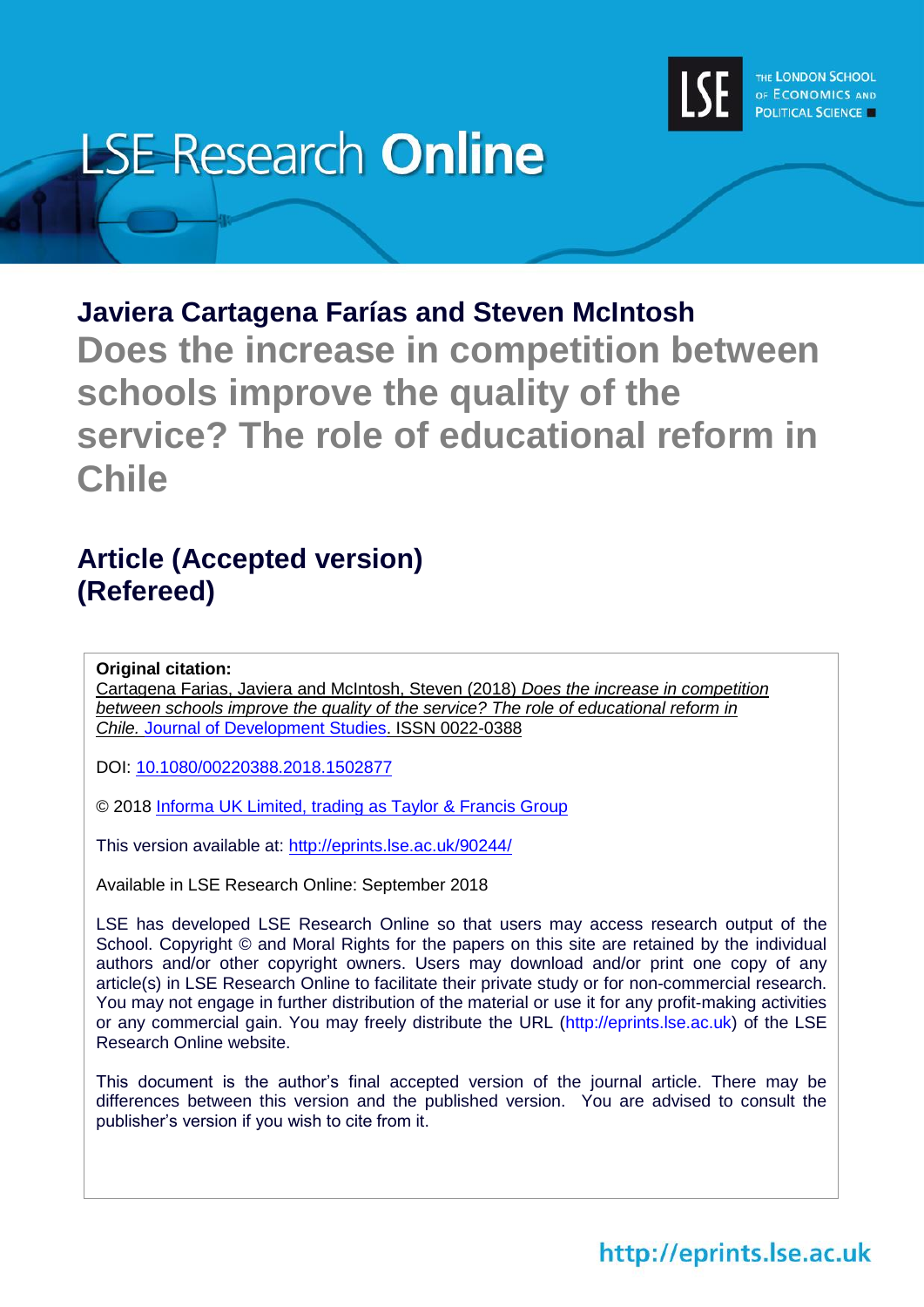# **Does the Increase in Competition between Schools Improve the Quality of the Service? The Role of Educational Reform in Chile**

Javiera Cartagena Farías<sup>a</sup> and Steven McIntosh b

a Personal Social Services Research Unit, London School of Economics, Houghton Street, London, WC2A 2AE <sup>b</sup> Department of Economics, University of Sheffield, 9 Mappin Street, Sheffield, S1 4DT (Corresponding author: Email: [s.mcintosh@sheffield.ac.uk.](mailto:s.mcintosh@sheffield.ac.uk) Tel: +44 114 2223406).

#### **Abstract**

*We analyse the effect of geographic competition between schools on academic performance in Chile. The analysis controls for prior pupil performance, and a range of school and municipality characteristics. We allow for the endogeneity of voucher school location, using the number of local Catholic churches as an instrument. We find that a larger number of public schools positively affects the quality of education of other schools located in the same area, particularly amongst middle-class families and in middle-ranking schools. However, the number of voucher schools is associated with lower performance in neighbouring schools, which we attribute to pupil sorting.* 

#### *JEL codes: I20, I24, I28*

*Keywords: School choice; Competition; Educational vouchers*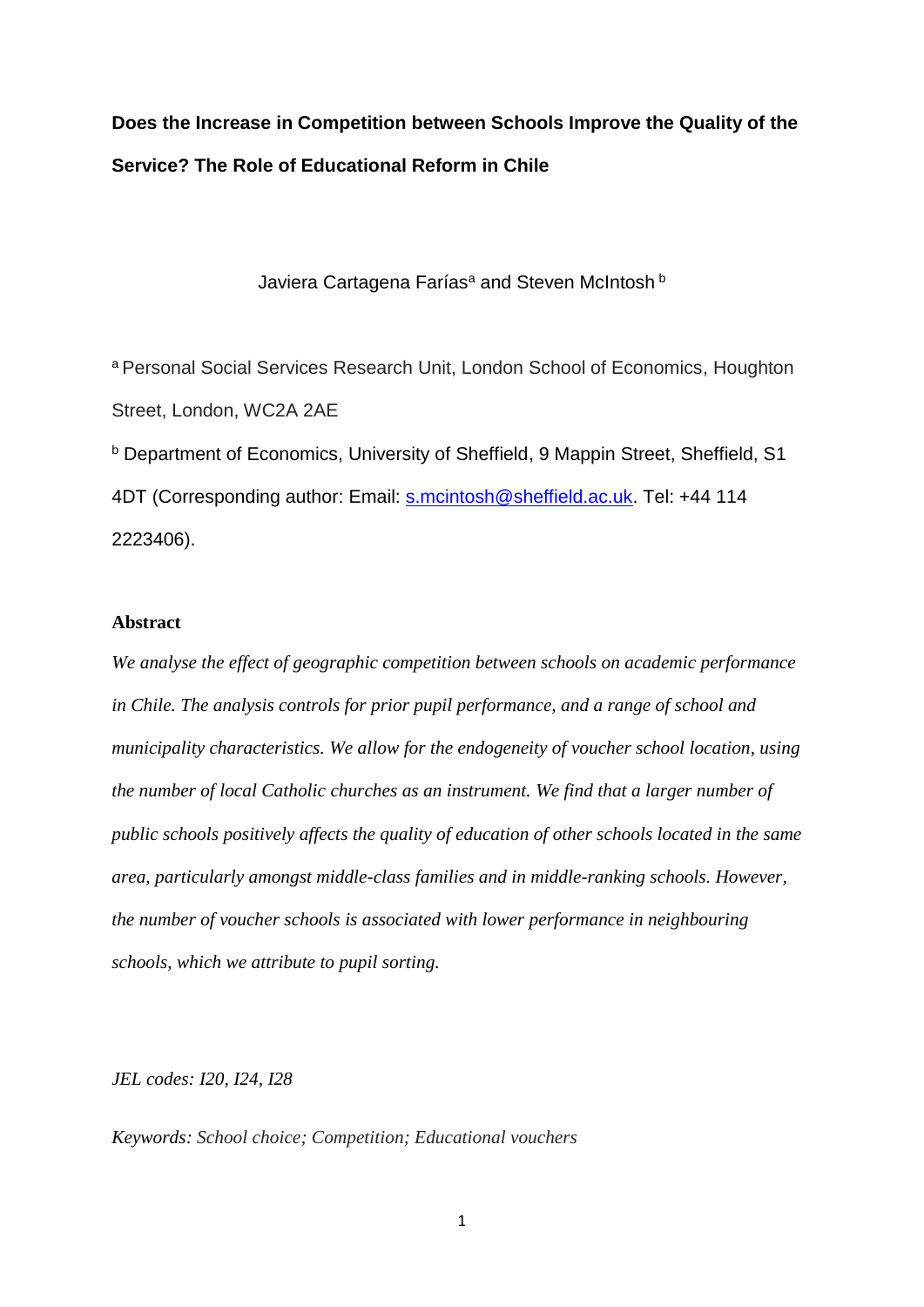#### **Introduction**

What effect does providing more competition have on schools' performance? This paper aims to answer this question in the context of Chile, a country where a wide-ranging voucher school programme was put in place in order to provide such competition. The analysis uses data on a large sample of Chilean schools to investigate this issue, distinguishing between competition from voucher schools and from other public schools, controlling for a large number of school and municipality-level variables that could also influence school performance, as well as for the prior performance of the pupils. We also allow for the potential endogeneity of school location choices.

Reforms based on competition, decentralisation and privatisation of the educational market have been advocated as potentially generating the right incentives for an efficient educational system, where schools are more reactive to the needs and preferences of parents, as opposed to a standardised and monopolistic pure public educational system (Friedman, 1962). The arguments in favour include that privatised schools are more efficient in meeting the consumers' (i.e. parents' and pupils') demands, that people enjoy the freedom to choose, and that they produce a better match between pupil and school according to different preferences and needs (Lubienski, *et al.*, 2009). Furthermore, the fact that parents can express their dissatisfaction directly by enrolling their children into another school, compared to the nationalised system where parents can only express their views using political channels, provides schools with the incentive to try to improve their pupils' outcomes. Therefore, a system that includes private and public schools would provide a useful variety of schools and introduce flexibility and competition into the system (Friedman, 1962).

In contrast, one of the main points made by supporters of the nationalisation of schools is that it is not possible to build a stable and democratic society without a minimum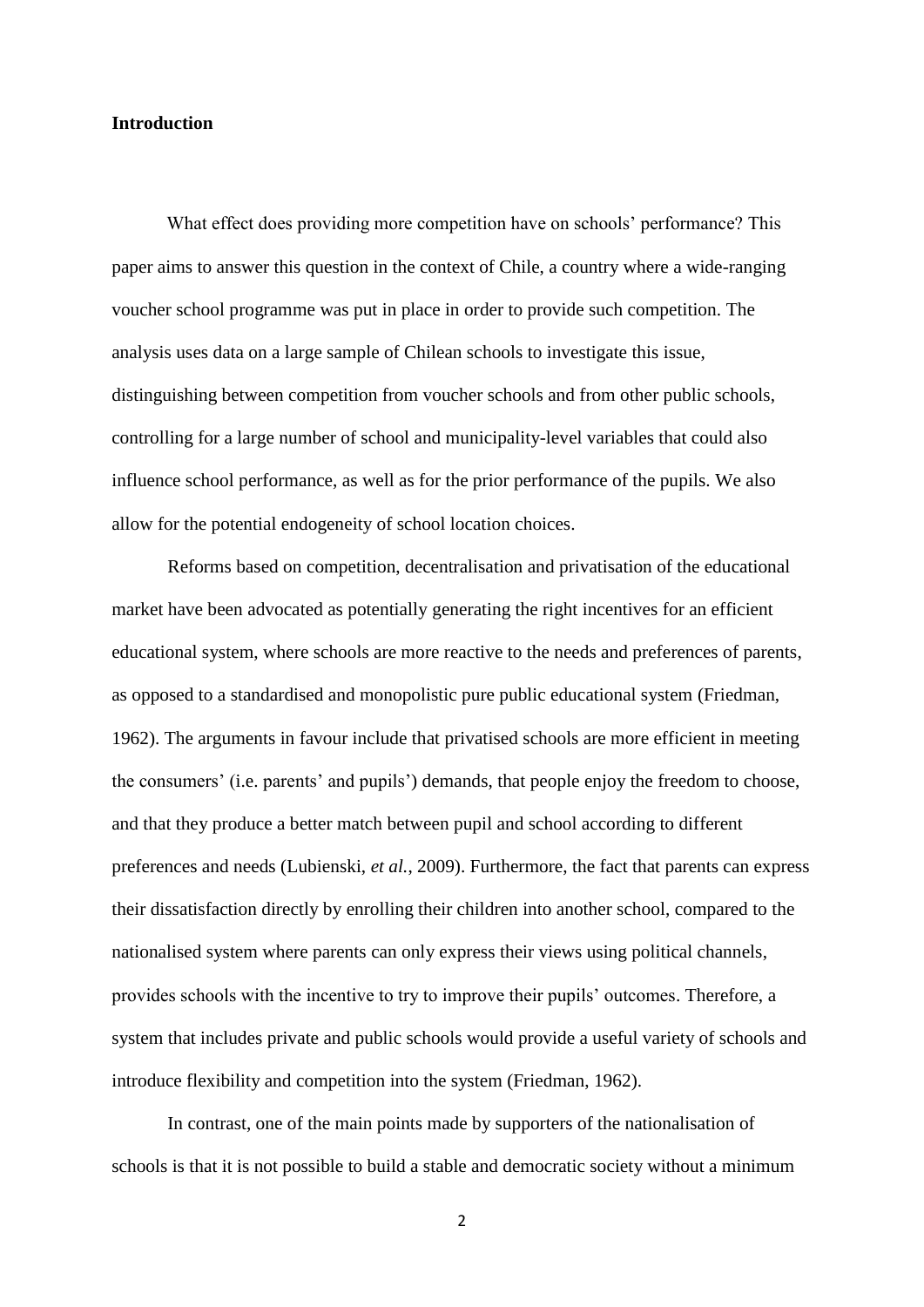level of education for the majority of individuals and without wide agreement about some common values. In addition, concerns about the increasing levels of social segregation could be raised as the number of private educational institutions increase, if better-resourced families are the ones with access to the private schools. A lack of information available to parents can weaken the competition between schools, which can in turn also increase segregation if those parents who lack information are poorer or less well-educated. Competition could thus potentially create more inequality among schools and children, concentrating poorer or less well-supported children into fewer schools. It has been claimed that the educational system could be one of the main institutional causes of a low intergenerational mobility in society (Breen, 2001). On the other hand, segregation could still incur in the absence of a private sector or vouchers, if school places are allocated on the basis of proximity to schools, and thus a school's roll call reflects the socio-economic characteristics of the area in which it is located.

This paper therefore provides some empirical evidence on the particular issue of whether competition between schools raises pupil outcomes, also considering whether any such effects differ between private and state schools. While the answers obtained are, strictly speaking, applicable only to the case of Chile, they are still informative as to the potential effects of reforms in other countries. The analysis defines the competition faced by a school in terms of the number of other schools in a circle of given radius around the first school, checking the robustness of the results to changes in the radius, and to consideration of the quality rather than the quantity of competitor schools. The results show that competition from public schools increases pupil performance in both other public schools and in voucher schools. Competition from voucher schools, however, is found to be associated with lower performance in both types of schools.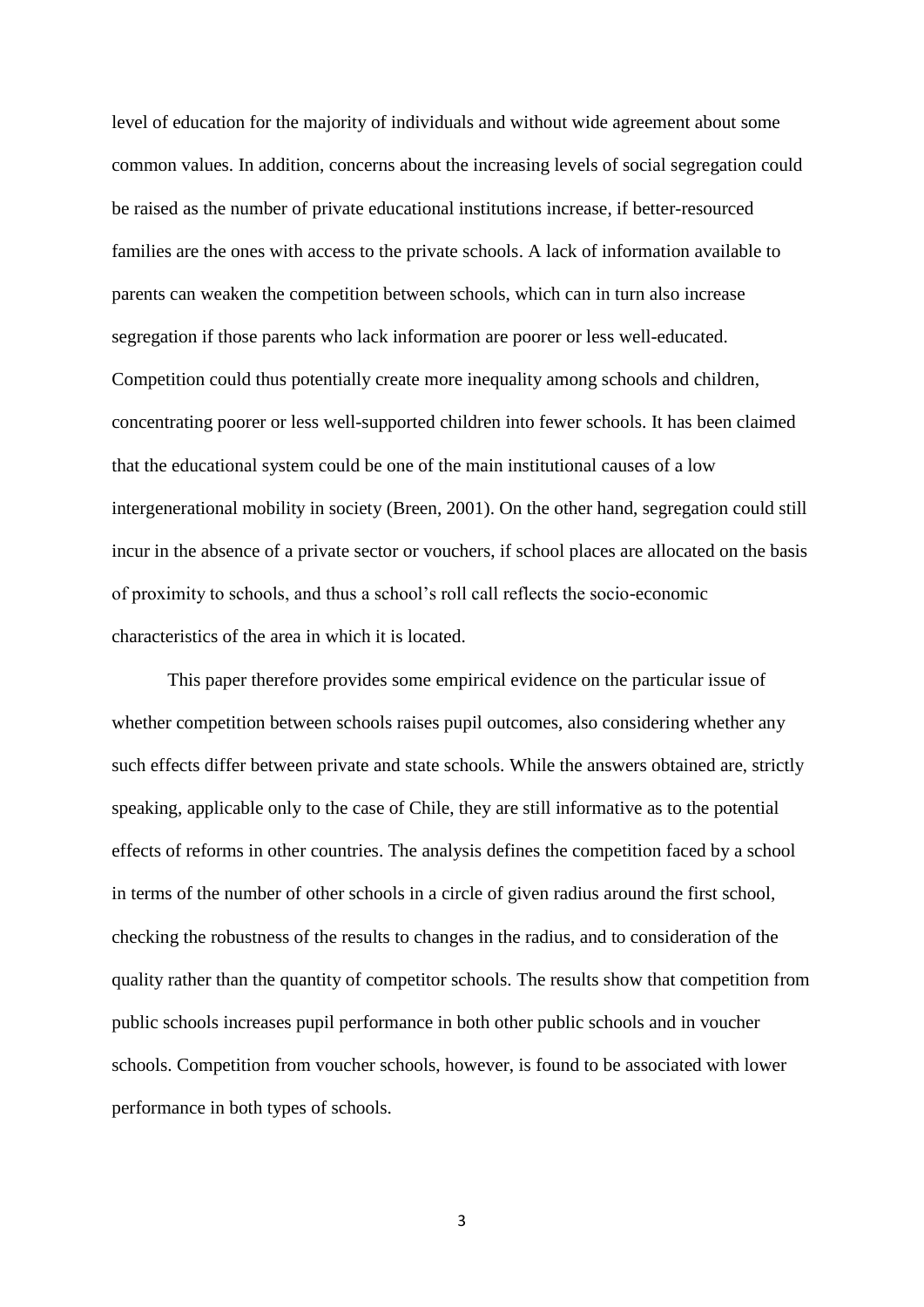Our study makes a number of key contributions to the literature. First, we take account of the potentially endogenous location of the new voucher schools, using an instrumental variable based on the existence of local catholic churches, since many voucher schools have ties to organised religion. This is the key methodological contribution of the paper. In addition, we go further than simply looking at average effects, by also using quantile regression techniques to understand distributional effects, in particular where in the distribution of school quality the competition effects are most closely felt. We also break the results down by socio-economic background, again to determine how the competition effects vary across the distribution of family background. These results allow us to make some inferences about sorting as well as efficiency effects, the final contribution of our paper.

The next section outlines the Chilean Educational System, to be analysed in the empirical section. Section 3 summarises previous relevant literature, followed by a section that describes the methodology and data to be used. Section 5 describes the results of the analysis, while a final section concludes.

#### **2. Chilean educational system**

In Chile, the need to increase the provision of education, increase the efficiency of the public sector and increase the quality of the educational service provision was planned through reforms regarding school choice, in particular, by opening the supply-side provision to non-governmental institutions and reducing the barriers to entry for organisations that can focus on pupils with different preferences and needs. Thus, from 1981, and in the context of a market-oriented transformation of the country, Chile's military non-democratic government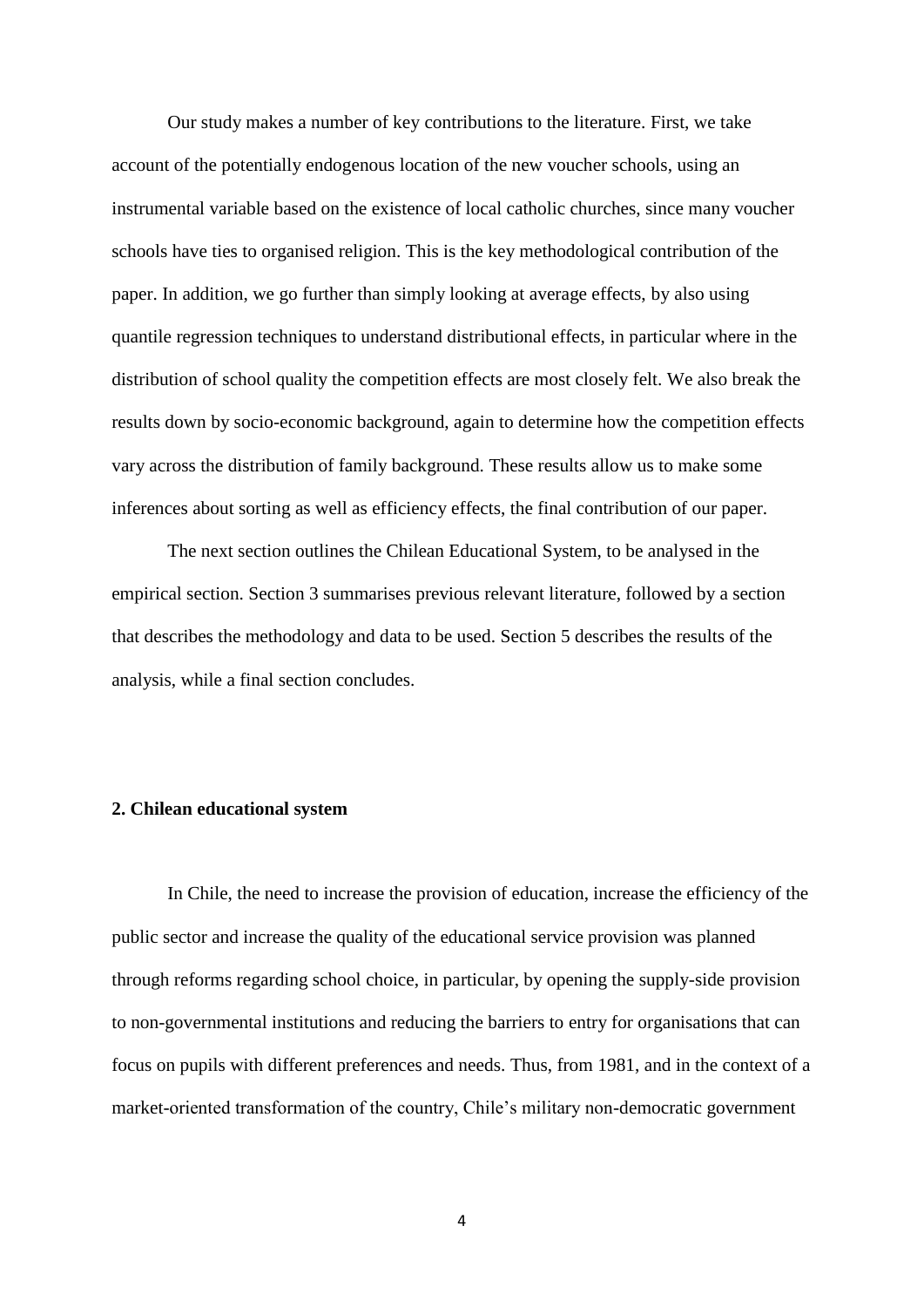decentralised public schools and started financing some private schools with a voucher system for each pupil.

In practical terms, the reform implied that public and voucher schools receive the same voucher amount which is unrestrictive so every pupil can participate. A voucher is a coupon that a pupil carries with them to the school they choose to attend. When the pupil enrols, the school receives the cash value of the voucher. Voucher schools only receive pupils that want to make use of the voucher; they do not accept pupils where parents want to pay the full extent of their education (these parents send their children to private, fee-paying schools).

The main hope for the reform was that competition would create greater quality with fewer resources. Therefore, spending on education fell in the decade following the reform (in 1990 spending on education was 23% lower than in 1982), with the deepest fall for secondary schools. Chile then became, "a virtual laboratory for a relatively unregulated, decentralised, competitive market in primary and secondary education" (Bravo, *et al.*, 2010, p. 2).

One of the immediate effects of the reform was that more than a thousand new voucher schools were opened within the first five years. In 1980 there were 1,627 voucher schools, but by 1985 there were 2,643 such schools (Hsieh and Urquila, 2006). This expansion of the supply side was followed by a large increase in the number of pupils receiving a formal education and an increase in demand for privately administered schools. For example, only 50% of children in the relevant age group were attending secondary school in 1990, but in 2006, 70% were attending (Ministry of Education, 2008)

Even though these improvements in educational coverage were observed, it has been suggested that it was the decrease in public spending on education which created the incentive to open new voucher schools (Checchi and Jappelli, 2003). In particular, public schools had fewer resources, generating a decline in the service provided (though if competition was effective and increased efficiency, this effect could be cancelled out). A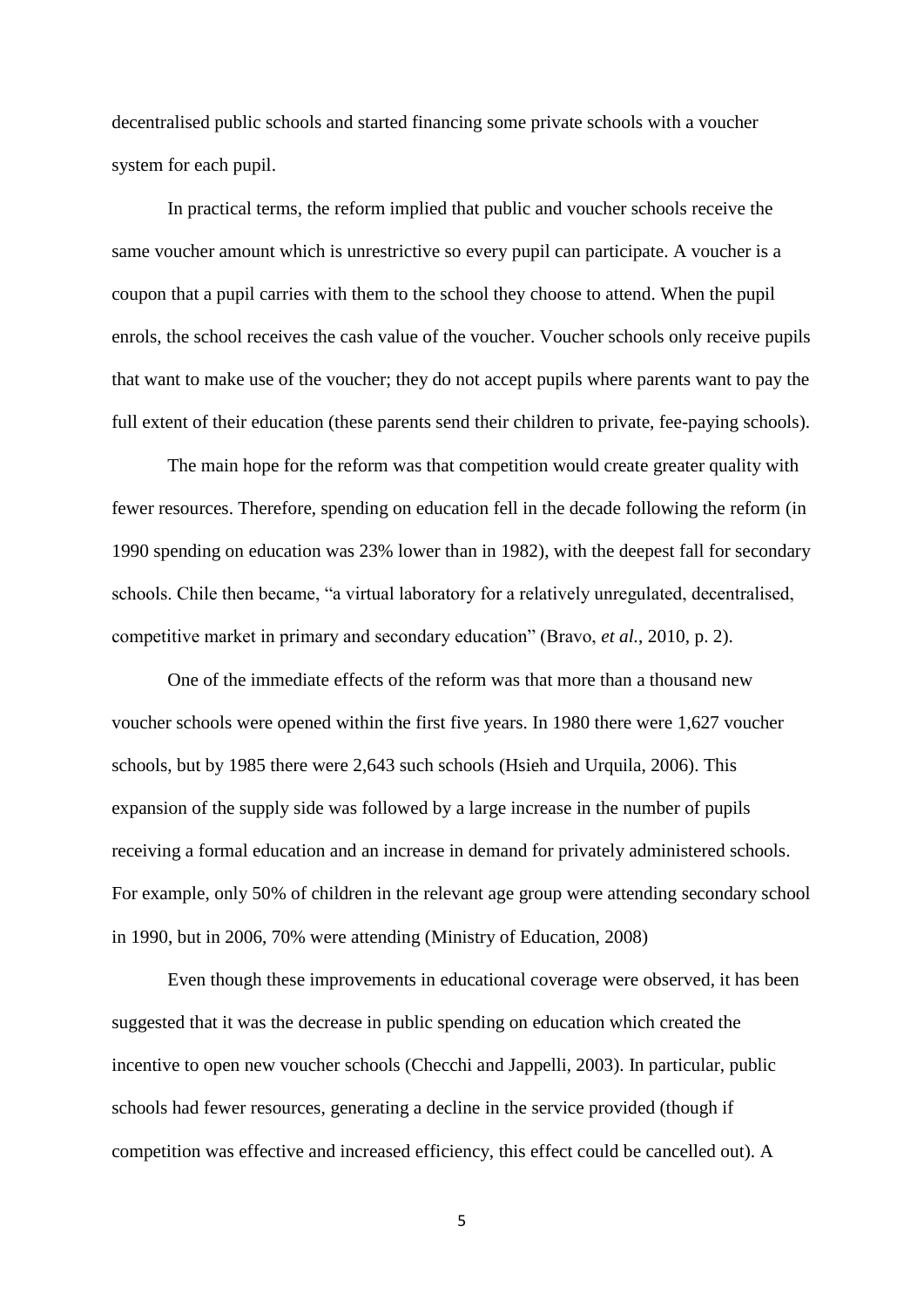further decline in public school performance could be observed due to sorting effects, given that voucher schools can select their pupils, thereby leaving the pupils who have the most difficulties to go to the public schools. Even though parents have the freedom to choose the school that they want without restrictions of area of residence, the pupil selection process can be based upon academic tests, parental interviews, or religious affiliation, so the voucher schools can secure for themselves the better pupils. In contrast, public schools accept all applicants if the total number remains below their maximum provision, and can only use selection criteria, such as parental interviews and academic tests, when faced with an overdemand. The implications of the reform are therefore diverse, and cannot be predicted with certainty a priori.

Given the criticisms of the implementation of the neoliberal educational reform mentioned, some elements were reversed by the government in the return to democracy in 1990 (OECD, 2004). However, the voucher school system has remained, even during successive changes implemented by the subsequent democratic governments. In 1994, voucher schools were allowed to charge pupil tuition fees on top of the voucher obtained by the pupil<sup>i</sup>, a policy which may further increase any segregation by income levels across schools (Narodowski and Nores, 2002). In 1995, with an already stable democracy established in the country, the government's increase in spending on education became the priority in terms of social policy. From 1996 the 'Full Day School' reform was implemented together with a curriculum reform, to support the poorest schools, and a programme to increase quality and equity in education was provided. Finally, in 2008, an increase of 50% in the value of the voucher per pupil classified as vulnerable by the Ministry of Development and Planning was established.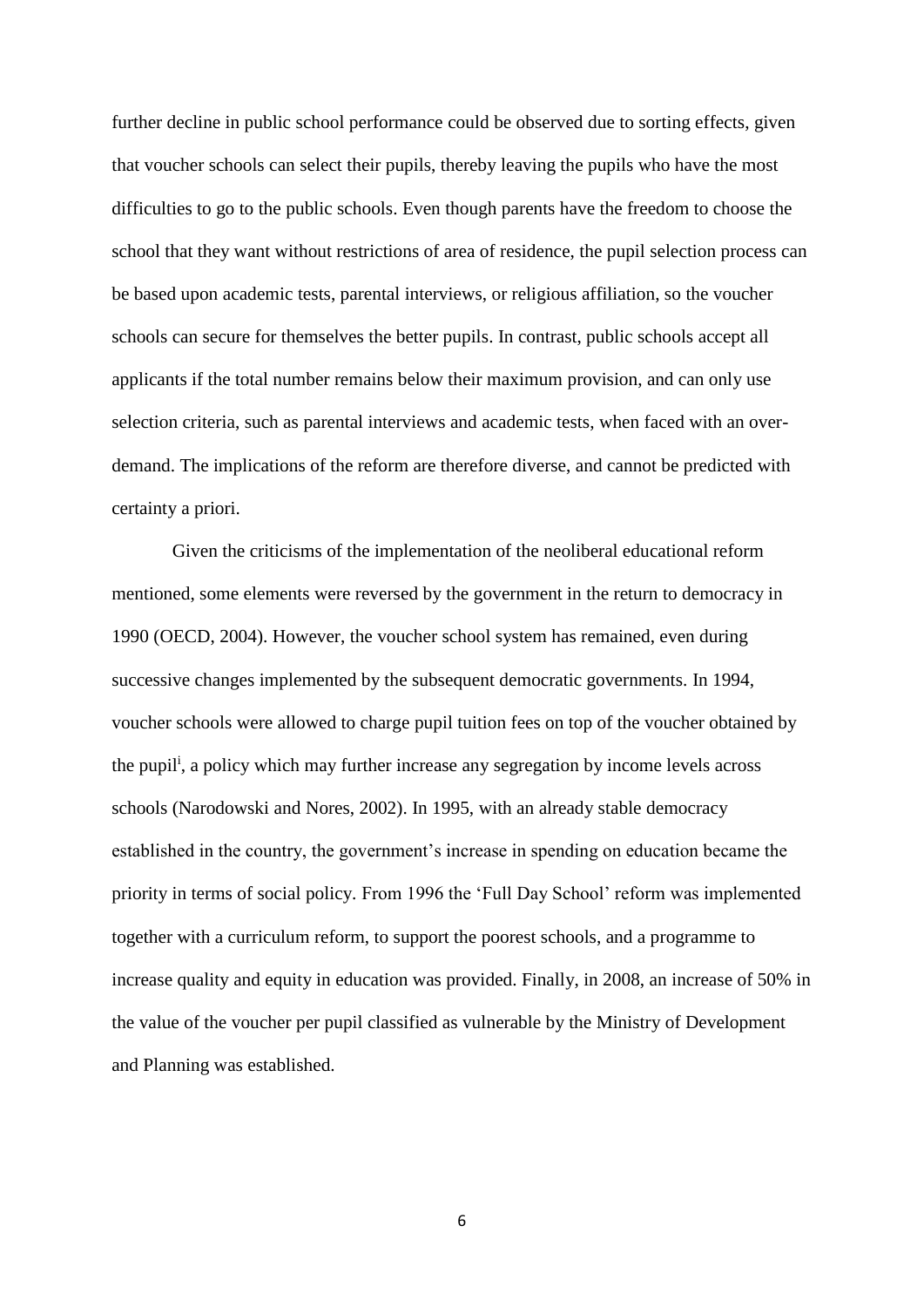#### **3. Previous literature**

Literature on school competition and educational outcomes is relatively scarce and also largely inconclusive. Often the biggest limitation is a lack of appropriate data. Many of the previous studies have thus either been theoretical, or have focussed upon experiments in the USA (Hoxby, 2003). Estimates of competition effects in other countries exist for Sweden, where independent schools cannot select pupils by ability or family background (Böhlmark and Lindahl, 2008 and Lindbom, 2010) and New Zealand (Ladd and Fiske, 2003), and in analyses of the effect of competition in mainly publicly-administered educational systems such as the UK (Bradley and Taylor, 2002, and Gibbons et al*.*, 2006). Additionally, some examples exist from developing countries, such as Bangladesh where vouchers are supplied only to females attending grades 6-10, in Guatemala where vouchers are supplied only to selected girls between the ages of 7-14 from low income families (West, 1996) and India, where voucher school allocation was done via lottery (Muralidharan and Sundararaman, 2015).

Existing results regarding the effect on school performance due to competition are diverse. Arum (1996) points out that in the US the proportion of private subsidised schools in an area has an important positive influence on the performance of public schools, as theory predicts. However, the improvement does not seem to be related to an increase in efficiency through competition, but rather because of an increase in the resources provided to public schools. In addition, Hoxby (2003) uses data from American school choice programmes to find that pupil achievement improves when they attend voucher schools and that public schools respond positively to competition. On the other hand, Gibbons et al*.* (2006) in the case of London's primary schools, analyse the effect of increasing school choice and increasing school competition separately, finding no significant evidence to suggest that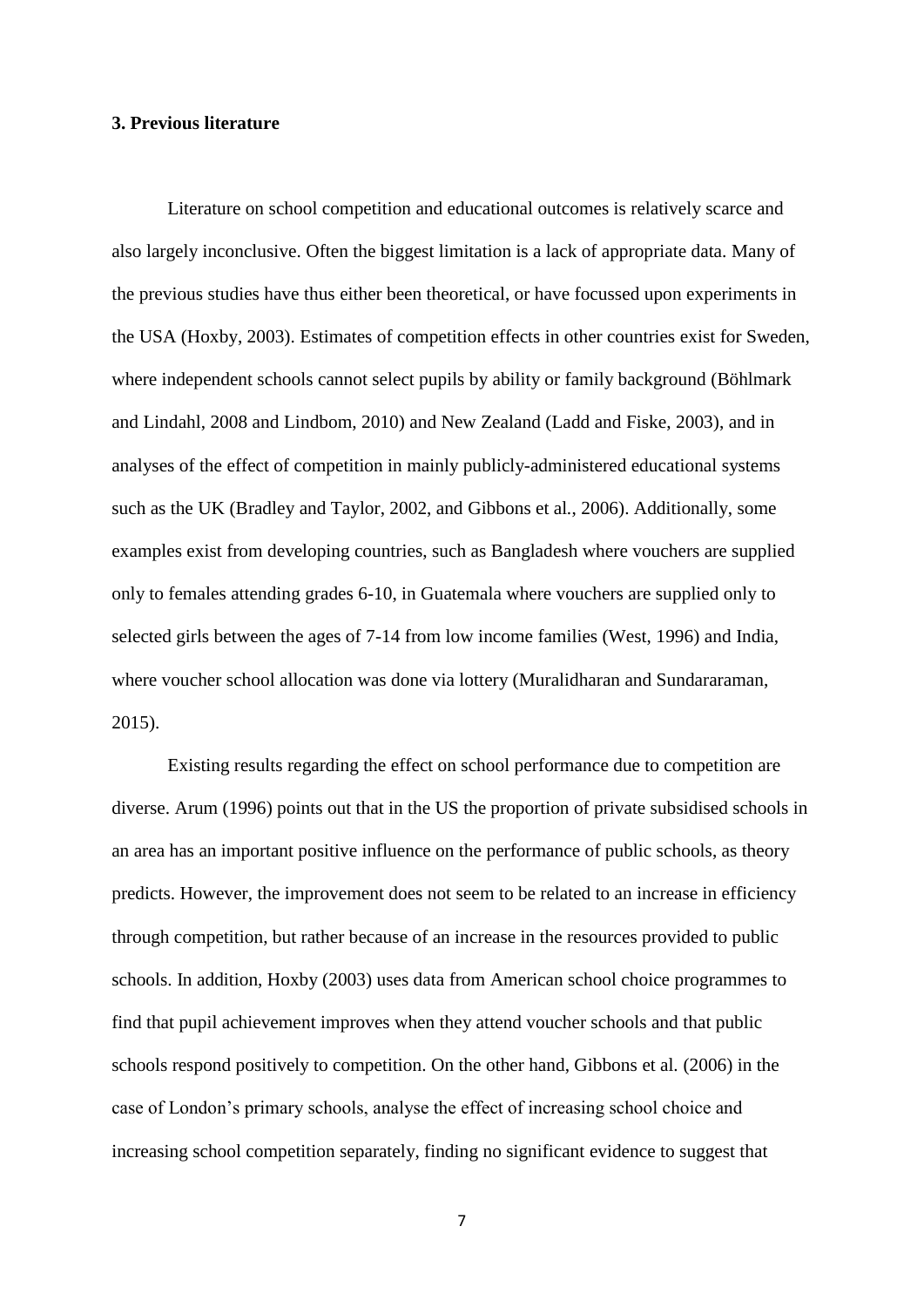geospatial competition affects performance positively. The most likely reason behind the inconclusive finding is the large variety of types of voucher systems implemented around the world.

Chile is a good source of empirical evidence, as a simultaneous voucher and privatisation system has been implemented nationwide for more than 30 years in the country with very distinctive characteristics (i.e. in contrast to most of the voucher systems introduced in other countries, positive selection was allowed). This was supposed to produce an increase in competition and therefore, an increase in educational quality in the municipalities that had a larger proportion of private institutions (Ladd and Fiske, 2003). It is considered that location and quality of school play an important role in school choice in Chile (Gallego and Hernando, 2009). Patrinos and Sakellariou (2008) point out that overall, the reforms improved the efficiency of the educational system, but that benefits were achieved at the expense of equity. The study by Hsieh and Urquiola (2006) is most similar to ours, in that they investigate how the differences in change in school performance at the regional level are related to the differences in the growth of private voucher schools across regions. They find that in Chile, competition from voucher schools does not seem to improve pupil performance and point out the importance of distinguishing between the effects of school productivity and school sorting. Our study differs from theirs in that we investigate the relationship at the school level, and also allow for the endogeneity of voucher school location.

Endogeneity of competition effects has been one of the main concerns in the competition-effect literature. Voucher schools may prefer to settle in areas with characteristics favourable to higher existing pupil performance, such as good socio-economic background (omitted variable issues) or voucher schools may deliberately set up in areas with low-quality existing public education (reverse causality).To rule out these concerns, Hoxby (1994) analysed the effect of school choice in the USA on improving the quality of education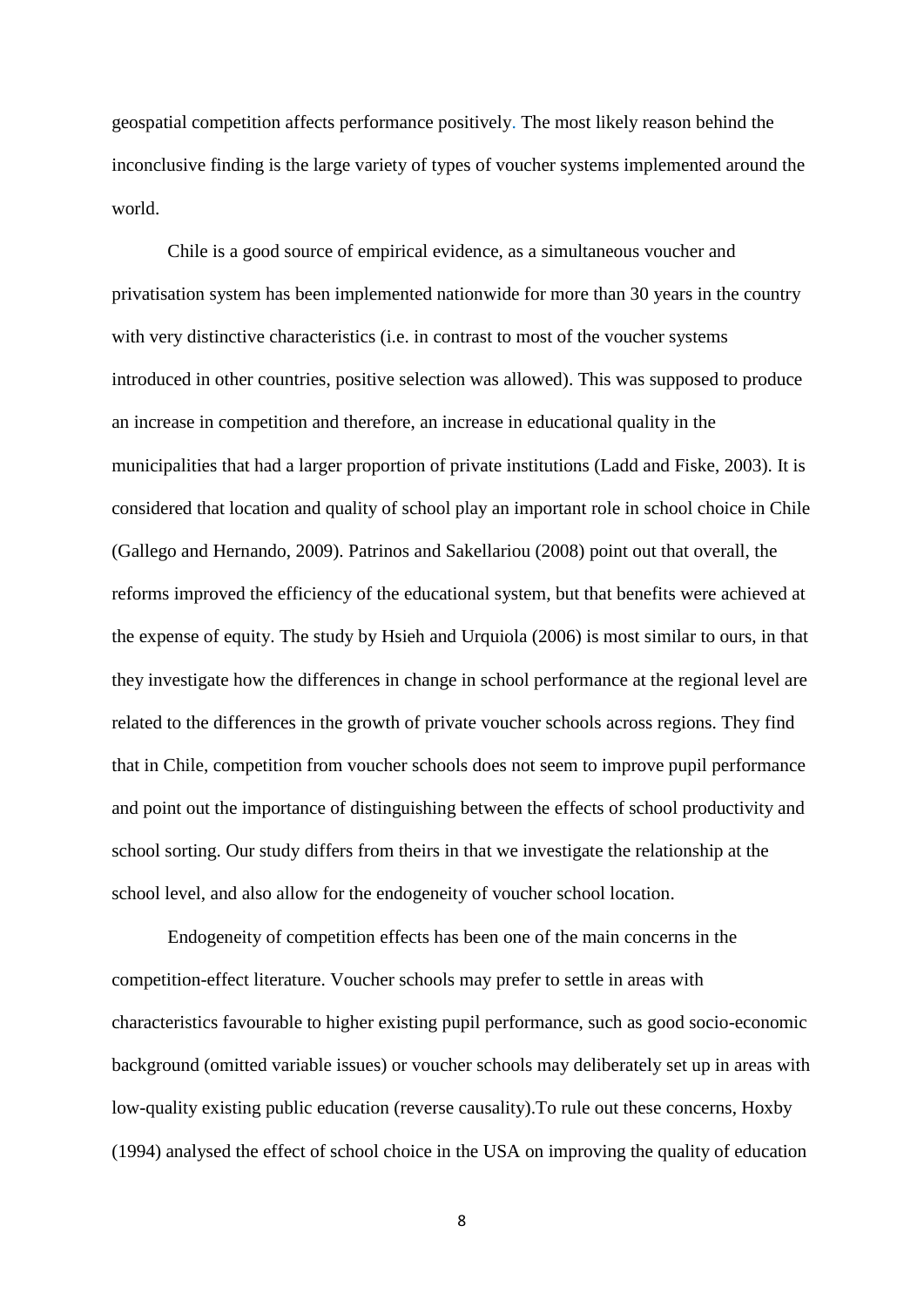provided using as an instrument for voucher school enrolment the percentage of Catholic people in the area, finding that voucher school competition improves public school performance. A related instrument is used in this study, namely the number of Catholic churches in the local area.

The research presented here is motivated by the desire to contribute with evidence to the study of the effect of competition and market-oriented educational provision on the academic performance of schools, treating the latter as an indicator of the quality of education that schools provide. The results are important if one considers that the Chilean educational system seems to be in crisis, reflected, among other things, by a permanent underperforming in international educational tests (Medrano and Contreras, 2009)<sup>ii</sup> and by a highly segregated educational system (Manzi *et al,* 2008) and also considering that the arguments against voucher systems are often more ideological than supported by empirical evidence (Arenas, 2004).

#### **4. Data and methodology**

To study the effects of school competition on academic performance, information on academic assessment of pupils is used to measure the performance of schools, namely the SIMCE (System of Measurement of Quality of Education) data sets, provided by the Chilean Ministry of Education since 1990. These data sets contain information on academic tests in mathematics, reading/writing (Spanish), natural sciences and history<sup>iii</sup>, which are taken every year in every urban school in Chile, regardless of the school's type of funding.iv Here we make use of each school's average score in the mathematics and Spanish academic assessments.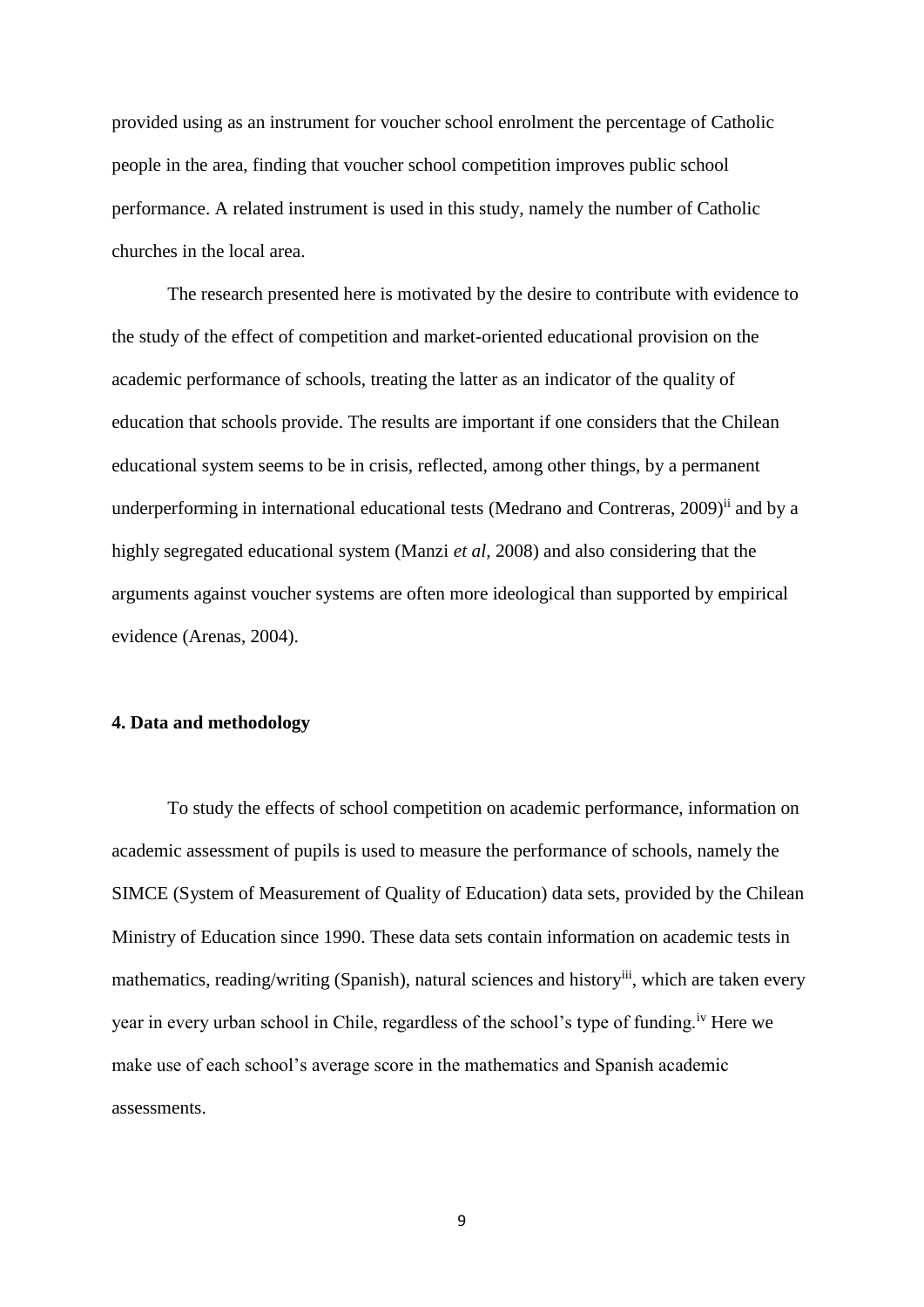Each year, SIMCE surveys a different year group within schools, alternating between fourth grade and eighth grade in primary schools and second grade in secondary schools. Two years of data were specifically chosen to be analysed, namely 2005 and 2009. In 2005, pupils were evaluated in their  $4<sup>th</sup>$  primary grade, while the 2009 survey focused on  $8<sup>th</sup>$ primary grade. Thus, the pupils surveyed within each school in these two years were, with the exception of a small number of school-movers, the same children. Using these two years therefore allows us to look at changes over time in test scores (so-called 'value added' specifications), or equivalently to control for the starting test scores of the pupils, and so control for the quality of each school's intake.

The other key variable to define is the level of competition faced by each school. This is measured as the number of other schools in a fixed geographic radius around each school. We use information on geographical coordinates for each school in the country to measure distances between them, using the Universal Transverse Mercator (UTM) of two dimensional Cartesian coordinates to represent the surface of the Earth.

A range of other explanatory variables, from a variety of sources, are used in the estimated equation to control for other determinants of pupil performance. These include average characteristics of the pupils in each school, other school level characteristics including type of school, and characteristics of the municipalities in which schools are located. These data were obtained from a range of sources, as described in Table A1 in Appendix A, with descriptive statistics provided in Table B1 in Appendix B.

The sample obtained, when combining the various data sources mentioned above, contains a similar proportion of public schools (55%, or 2,450 schools) and voucher schools (45%, or 2,007 schools), of which one-third are totally free voucher schools and two-thirds are voucher schools charging tuition fees. Out of a total number of 346 municipalities, 330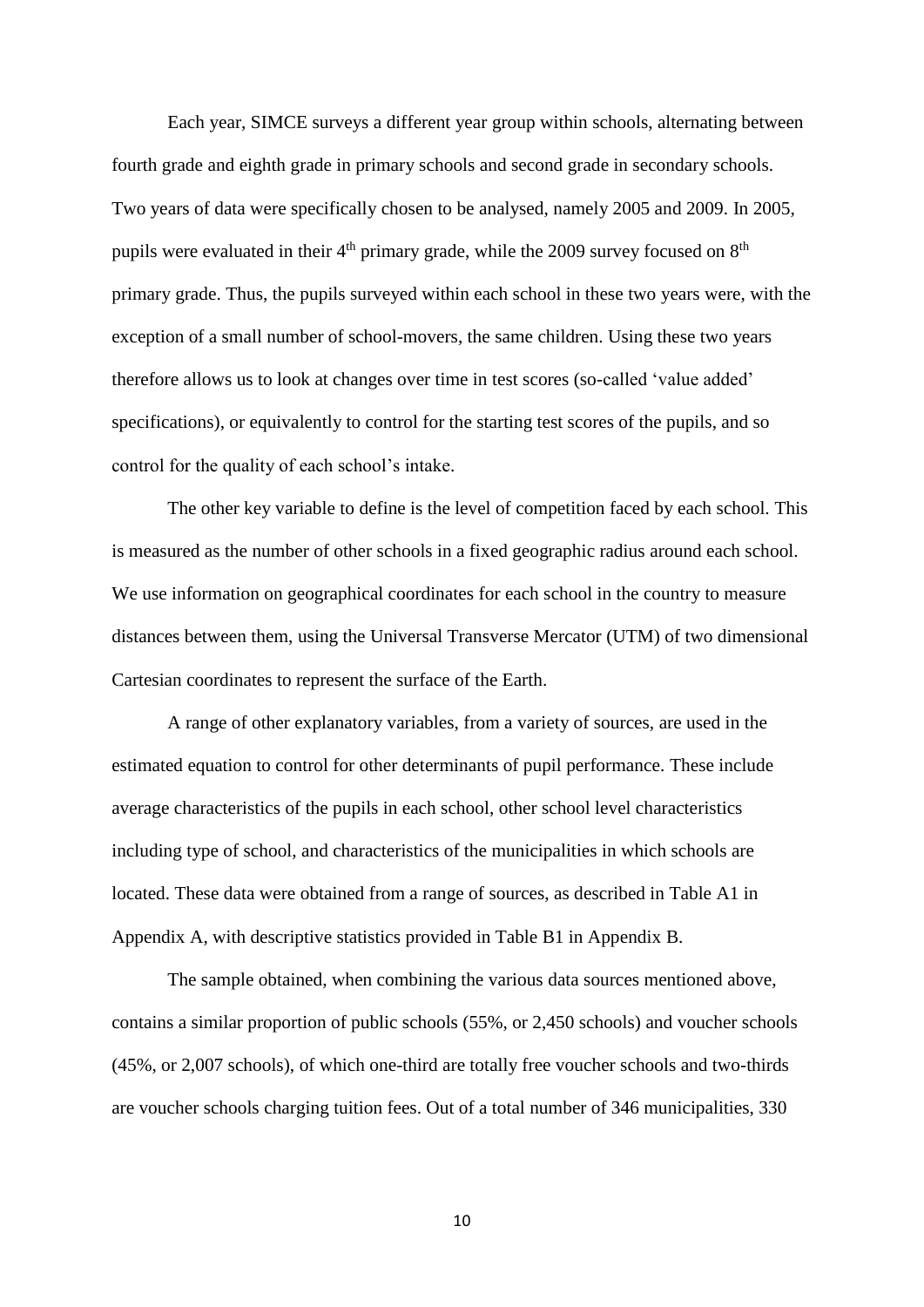are included in the analysis. Of the included municipalities, 238 have at least one voucher school.

The impact of competition between schools on school quality is estimated using the model below, as suggested by Gibbons *et al.* (2006):

$$
y_{st} = \alpha y_{st-1} + \theta_P CI\_Public_{st} + \theta_V CI\_Voucher_{st} + \sigma X_{st} + \varepsilon_{st}
$$

 $y_{st}$  corresponds to the average academic performance of children in school  $s$  in year  $t$ (2009).<sup>v</sup>  $y_{st-1}$  is the average performance of the same children in an earlier year (2005) in the same school *s*.  $CI\_Public_{st}$  corresponds to the competition index of school *s* in year *t* from public schools. The index  $CI\_Public_{st}$  is the number of public schools that are in a straight line distance of less than  $3 \text{ km}$  from the school analysed<sup>vi</sup>. In a similar way,  $CI\_Vouter_{st}$  represents the competition index of the school  $s$  in year  $t$  from voucher schools.  $X_{st}$  is a vector of pupil, school and neighbourhood characteristics and  $\varepsilon_{st}$  is the error term.

Separate variables measuring the number of public schools and the number of vouchers schools within 3km are therefore included in the estimated equation. We have no a priori prediction about the relative size of the competition effect from each type of school, and so do not impose any restriction that they should have equal coefficients by including a single variable measuring the total number of schools.

The competition indices are applied only to primary schools in urban areas. Only primary schools are considered since children often move between schools when they pass to secondary education, so that past performance of the same children in each school could not be controlled for if the second grade in secondary school data were used (many primary schools do not allow for the possibility of continuing secondary studies at the same institution).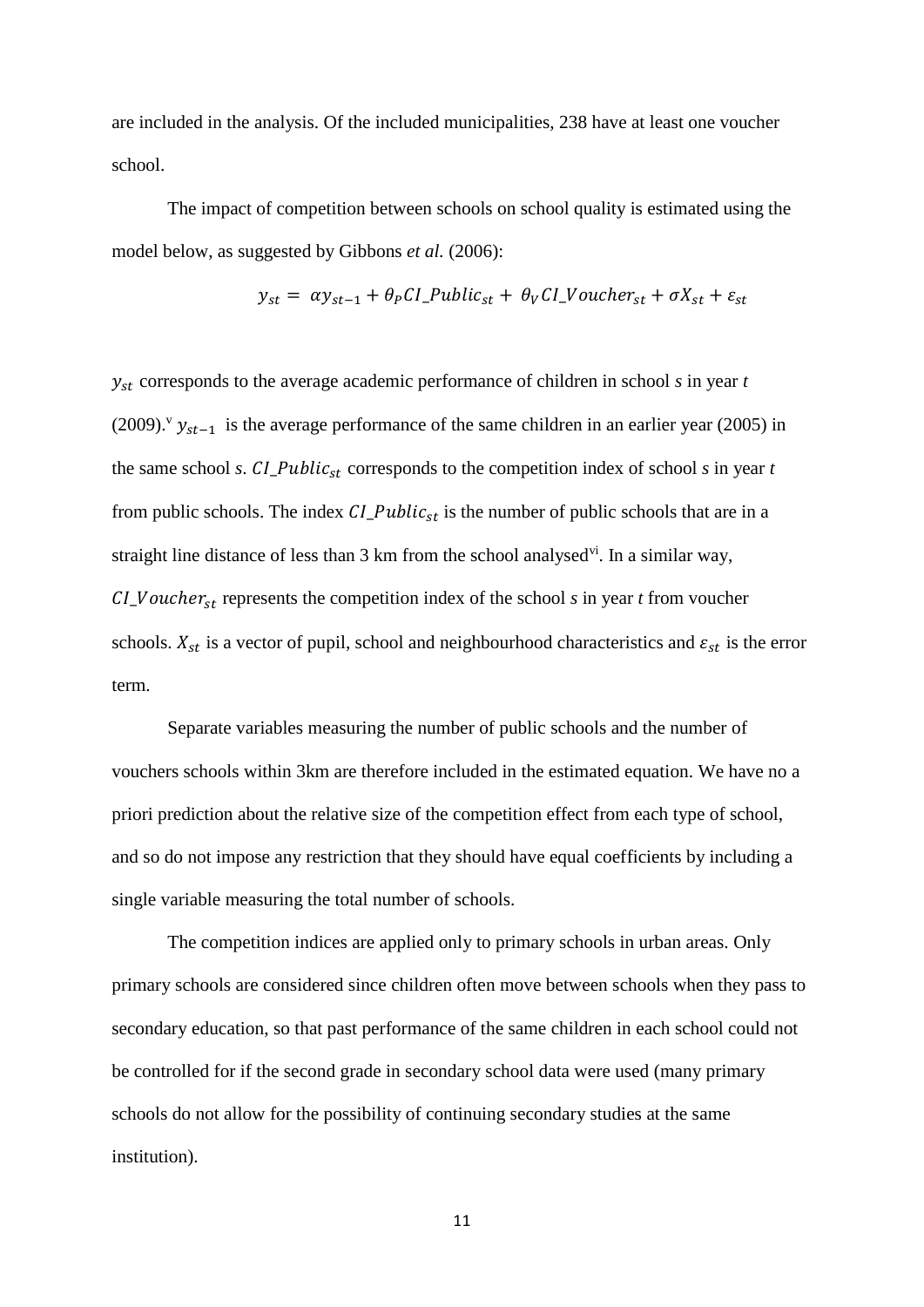We undertake a number of checks to determine the robustness of the results to changes in the definition of these competition variables. For example, competition indices could undesirably capture the effect of urban density and school size effects (Gibbons, *et al.*, 2006). Therefore, per capita competition indices were also calculated, dividing the raw competition indices above by the number of people living in the municipality where the school *s* is located.

Since the choice of 3km distance was chosen somewhat arbitrarily (as the average distance travelled to school), alternative distances were also used, namely 2km and 4km, to check the robustness of the results to this choice. A final variation considered competition in terms of the *quality* of other schools, rather than the *quantity.* The quality of competition was measured as the average test performance of public schools located less than 3km from school *s*, and the average test performance of voucher schools located less than 3km from school *s*, as suggested by Bradley, *et al.* (1999).

Another potential issue here is that Chile has a programme of teacher pay premiums (SNED) based on 4th and 8th grade SIMCE scores by school (Mizala and Romaguera, 2002). As argued by Carnoy *et al.* (2007), it is easier to achieve gains in scores in the 4<sup>th</sup> grade than in the  $8<sup>th</sup>$  grade, so that if schools are trying to increase the probability that they win a pay premium, then they might move their best teachers into the 4th grade in test years. If schools facing more competition are more likely to do this, then this could cause a downward effect of competition on  $8<sup>th</sup>$  grade scores, conditional on  $4<sup>th</sup>$  grade scores, which could be a partial explanation for some of our results that follow. We therefore estimated a further OLS specification, where we add to the list control variables, two variables measuring the whether the individual school was selected for a SNED premium in 2005, and the proportion of primary schools in school *s*'s municipality to be selected to receive such a premium.<sup>vii</sup>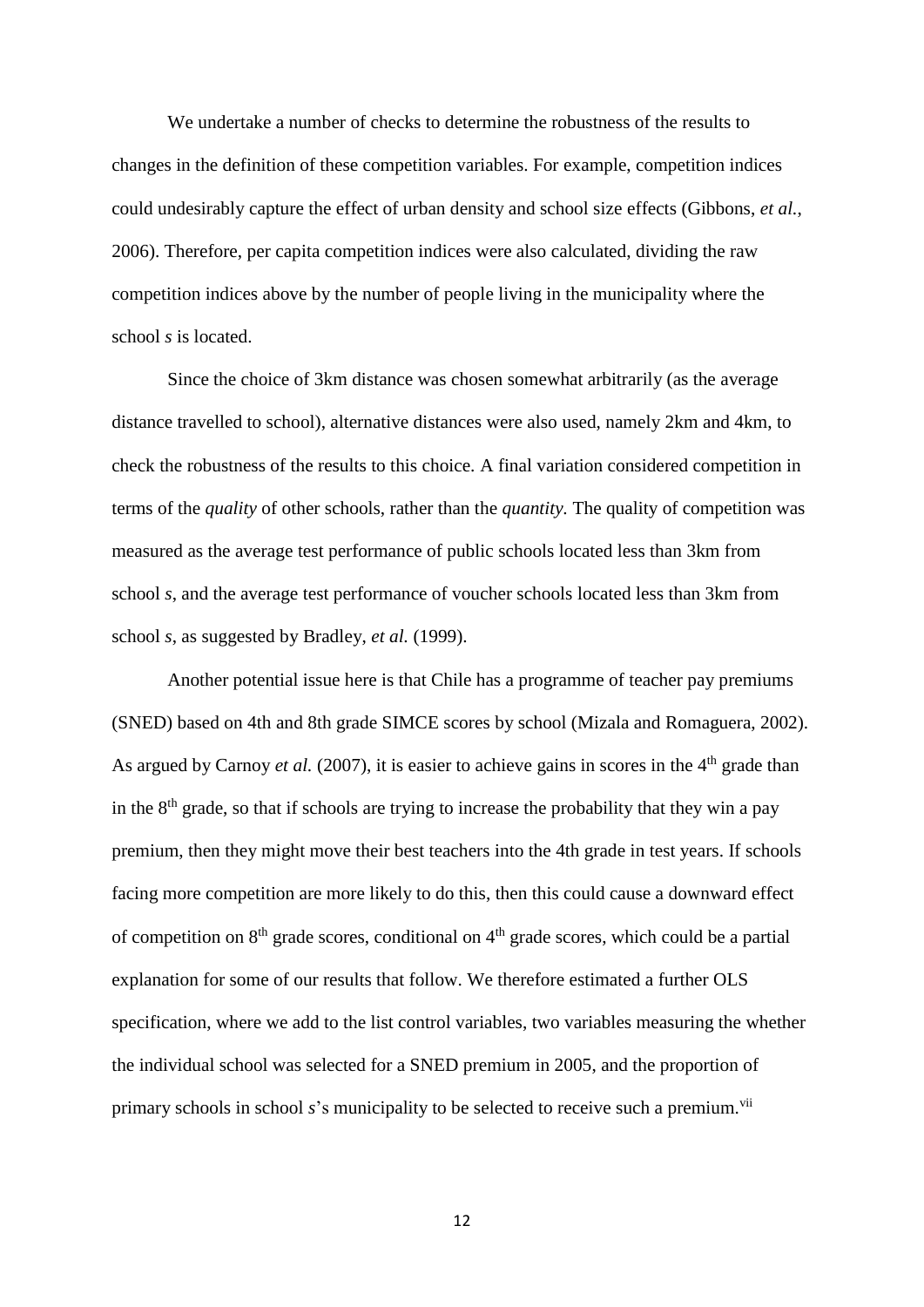As well as the specification of the equation in terms of included variables, we also check the robustness of the results to the econometric methodology used. Most importantly, competition from voucher schools is likely to be an endogenous variable. One possible argument is that more schools could be established in a particular area because, for example, better performing pupils are located there, so that the academic performance in school *s* and the competition index (number of other schools in the area) would both be a function of other variables that influence pupil performance, such as the socio-economic background of the area. This will be controlled for as far as possible through the municipality characteristic variables. However, to the extent that some characteristics that determine the degree of competition and pupil performance are unobserved, then this would cause a correlation between the competition variable and the error term and OLS estimation would be biased and inconsistent. Alternatively, the number of voucher schools could be endogenous to public school quality (i.e. more voucher schools set up where public schools suffer from a bad reputation, precisely because of the poor choice of available public schools).

We continue to treat the public school competition index as exogenous throughout. Public schools do not have to make the same location choices, choosing between alternative areas on the basis of the most beneficial site for the school owners. In addition, few new public schools are opened, and the closure of public schools does not occur. The location and hence the number of public schools in a given area can therefore be treated as exogenous to other schools in the period in question.

The solution to the problem of voucher school competition endogeneity is to use an instrumental variable approach. The instrument we use is the number of Catholic churches by municipality. The argument is that the more churches there are in a municipality, then the more voucher schools are likely to be created there on average, since a significant percentage of voucher schools are officially Catholic and many others are at least named after Catholic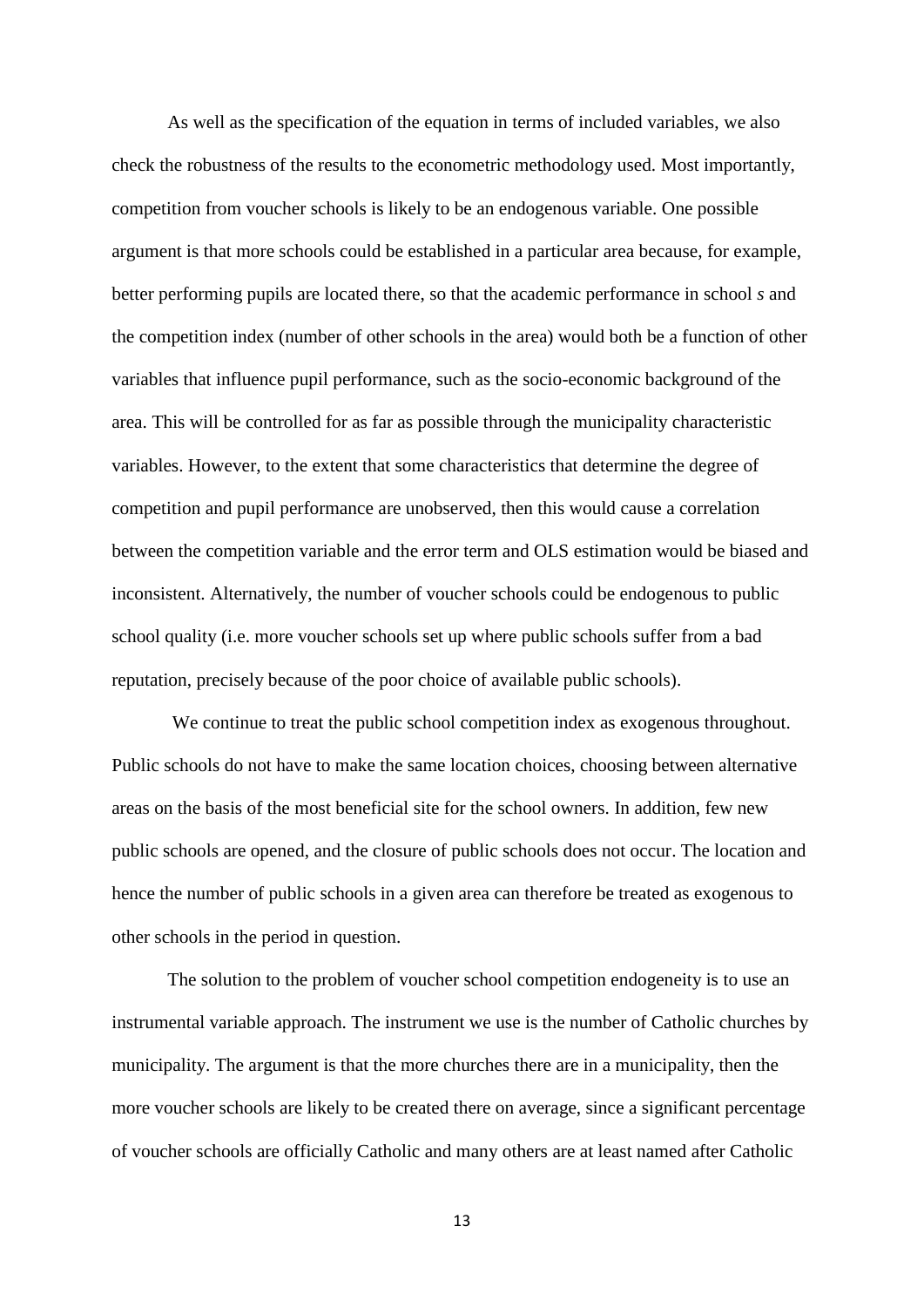saints.<sup>viii</sup> More churches aid the creation of schools by offering buildings to share and providing more available teachers (nuns and priests). However, the number of churches should have no effect on school performance, other than through its effect on the number of voucher schools. In particular, the church variable is measured at the municipality level and so does not directly influence individual particular schools.

It could possibly be argued that the number of Catholic churches in a municipality is itself a function of the characteristics of the local population. However, we argue that the number of churches is exogenously determined, by historical factors rather than current population characteristics, and thus is a valid instrument. Chilean churches were all built some time ago, in colonial times (before  $1818$ ) or during independence, but before  $1950<sup>ix</sup>$ . From 1492 to the early  $19<sup>th</sup>$  century Chile was part of the Spanish Empire. During this period, many churches were built on the basis of a large rural population, around which towns then developed. After Independence, a further wave of churches were built between 1928 and 1940, due to the rising number of clergy during this period, as young men from middle or low social classes were encouraged to become priests (Checa-Artasu, 2015). Since this period, however, the Catholic Church in Chile has not built new churches, but only refurbished ones damaged by fire or earthquakes. In some cases it has built chapels when a community asked for one<sup>x</sup>. Therefore unlike churches, chapels continue to be built, and according to characteristics of the local population. Chapels were therefore not included in the instrumental variable used here; only main churches (parishes) were included.

The church variable was created using information posted on-line by Catholic archbishoprics on their respective web sites. It was not possible to acquire information for all municipalities, due to no information on church location or inexistent records available to the general public or researchers. Therefore, there are only 212 municipalities that have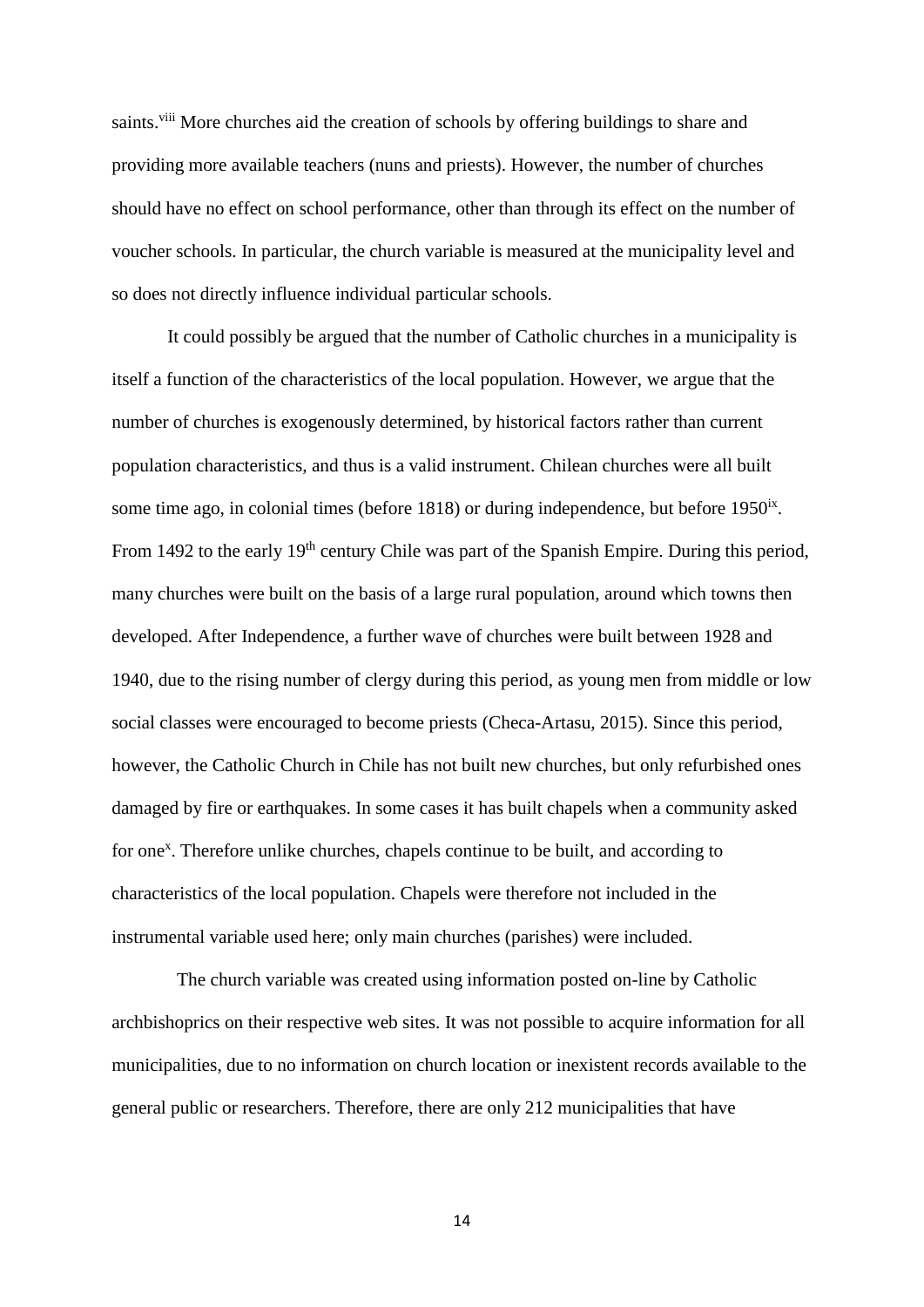information related to the number of Catholic churches (approximately two-thirds of the total number of 330 municipalities).

An alternative to an IV methodology to control for endogenous voucher school location is a Fixed Effects framework. To the extent that voucher school location reflects characteristics of the local area not controlled for in our analysis, and if those characteristics remain constant between the years considered here, then including fixed effects for local areas will remove any bias on the competition coefficients due to this unobservable area heterogeneity. It was not possible to include fixed effects at the municipality level, because there is a lack of variation in the competition variable within municipalities. Within a municipality, each school will be competing with the other schools in the municipality, so that the competition indices will be the same (or at least very similar, depending on exact distances) for each school within the municipality. We therefore added area fixed effects at a higher level of aggregation, at the regional level. For this reason, this is not our preferred methodology, but if it is shown to produce similar results to those obtained through IV, then it will increase confidence in those results.

#### **5. Results**

#### **5.1 Descriptive statistics**

In terms of average academic performance, voucher schools perform better than public schools, with average test scores of 238 in public schools, 241 in free voucher schools, and 264 in fee-paying voucher schools. Looking at *changes* in performance (value-added), the percentage of schools that improved their average academic performance between 2005 and 2009 is higher among free voucher schools (64%) and very similar between public schools and private voucher schools  $(49\%$  and 50% respectively).<sup>xi</sup>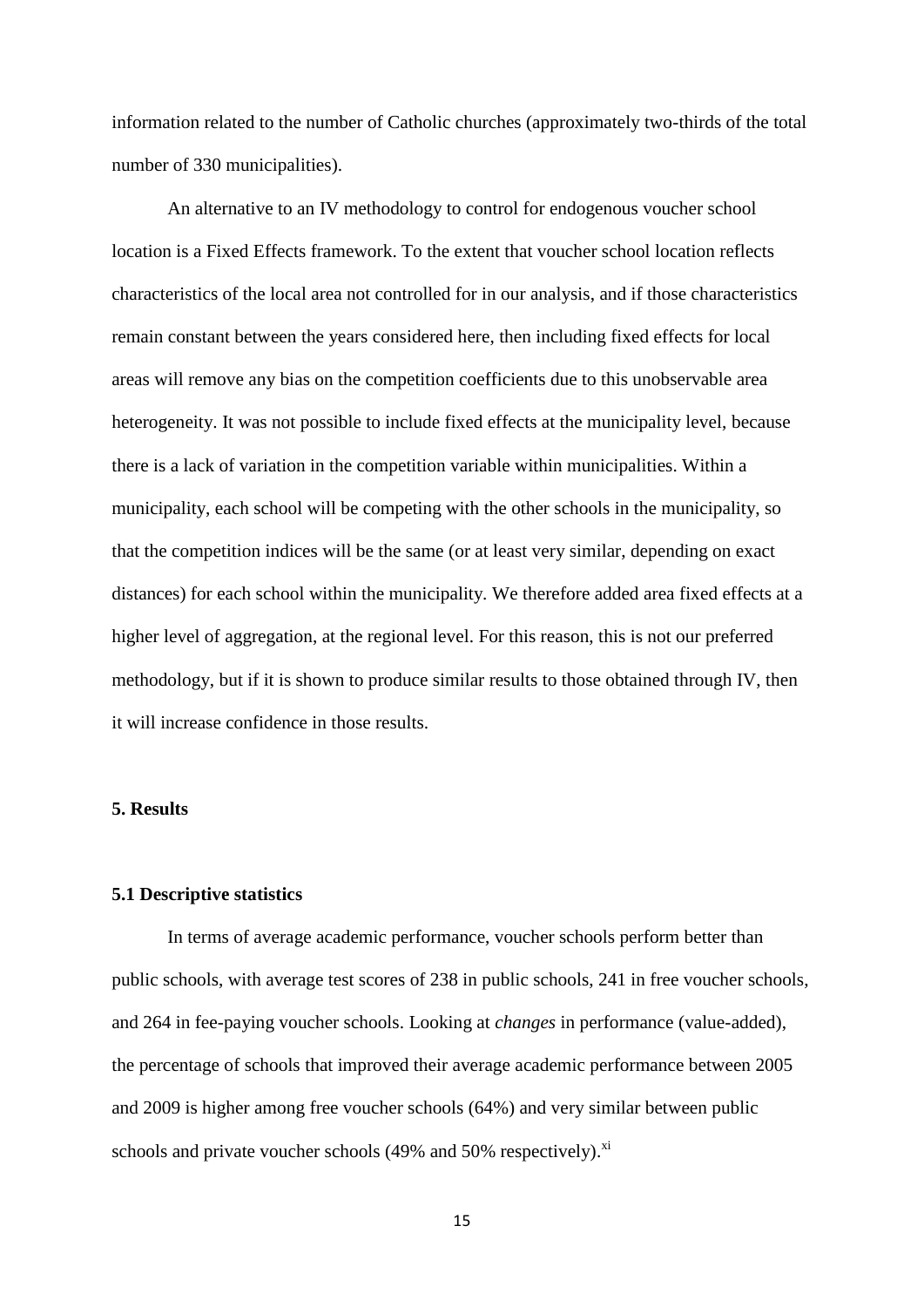The descriptive statistics in Table B1 show that the mean school level performance in Mathematics and Language, averaged across all schools, is very similar in 2005 and 2009 (245 in 2005 and 246 in 2009). This does not mean, however, that there is little variation in individual's schools performance over time to be explained, only that the positive and negative changes observed over time in individual schools tend to average out across all schools. As Figure 1 shows, there is significant variation around any 45 degree line of equality between 2005 and 2009 individual school level scores

Turning to the competition variables, these vary depending on the type of school analysed. Schools face competition from an average of 2.7 public schools within a 3 km radius, and from an average of 9.1 voucher schools. Schools face more competition from voucher schools that charge tuition fees (7.3), as expected since free voucher schools are usually run by charitable institutions, and so are unlikely to cluster in areas where provision is already available.

#### **5.2 OLS estimates of the competition effect**

#### **<Table 1 around here>**

Table 1 reports the results from different OLS specifications, investigating the performance-competition relationship. The results for the base specification in column a suggest that *each* additional public school in the area (within 3 km) improves a school's academic performance by 1.6 points, while the effect of voucher schools in the area decreases the average performance of neighbouring schools by 0.8 points. Both effects appear small considering that average academic performance in schools varies from 175 to 334 points with a standard deviation of 24 points. However, the effect is economically meaningful given that previous academic performance results (year 2005) are controlled for. Thus, each additional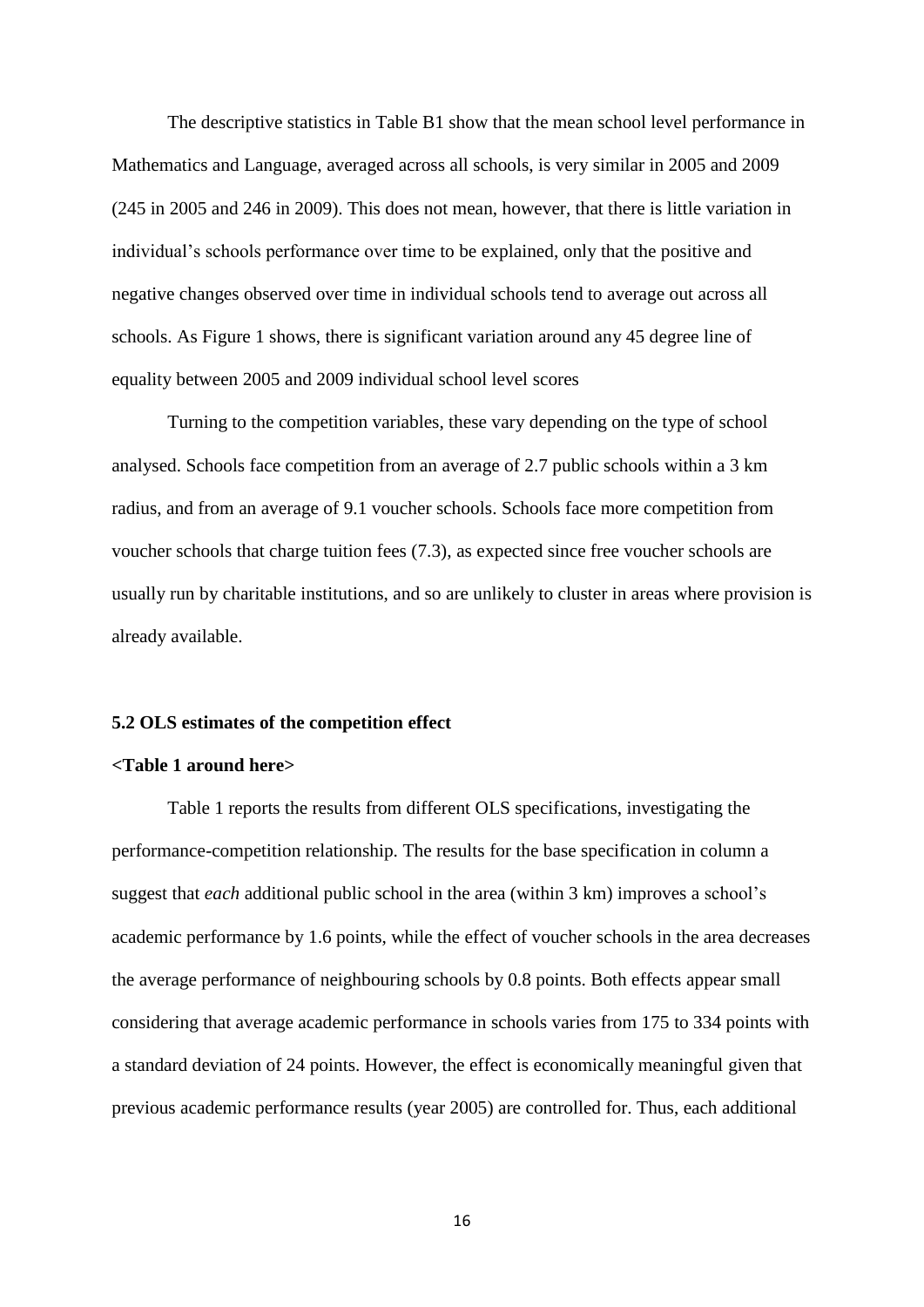competing public school is associated with 1.6 points greater *improvement* in scores in school *s* between 2005 and 2009, relative to a school with the same initial score in 2005.

The effect of competition may depend on the ease of travel, since a competing school is only a realistic competitor if it is accessible. Therefore, the competition variables were interacted with a variable measuring the perception of being close to the public transportation system. A higher value to this variable represents having better access to public transportation. However, contrary to what was expected, the effect of such access is to reduce the effect of competition from public schools by -0.018 test score points per transport perception point, while the effect from voucher schools increases by 0.008 test score points per transport perception point. Therefore, the effect of competition on school performance tends towards zero in either case, as the perception of good access to public transport increases. One possible reason for this effect could be a decrease in the quality of the transport service as it expands, since the question concerns *access to* transport, rather than the quality of that transport.<sup>xii</sup>

The remaining columns of Table 1 estimate the alternative specifications outlined in the previous section, to determine the robustness of the results to such changes. Column b measures competition as the *quality* of surrounding schools, rather than quantity. The results show, however, that the effect of this competition variable is highly statistically insignificant, in the case of both public and voucher schools. It therefore seems that if schools respond to surrounding other schools, it is the number of them that they respond to, rather the results obtained by them.

Column c include interactions between the competition variables and the type of school being considered, to determine whether competition from different types of school affects public and voucher schools differently. The results show that public school competition has a positive impact on the performance of both public and voucher schools, but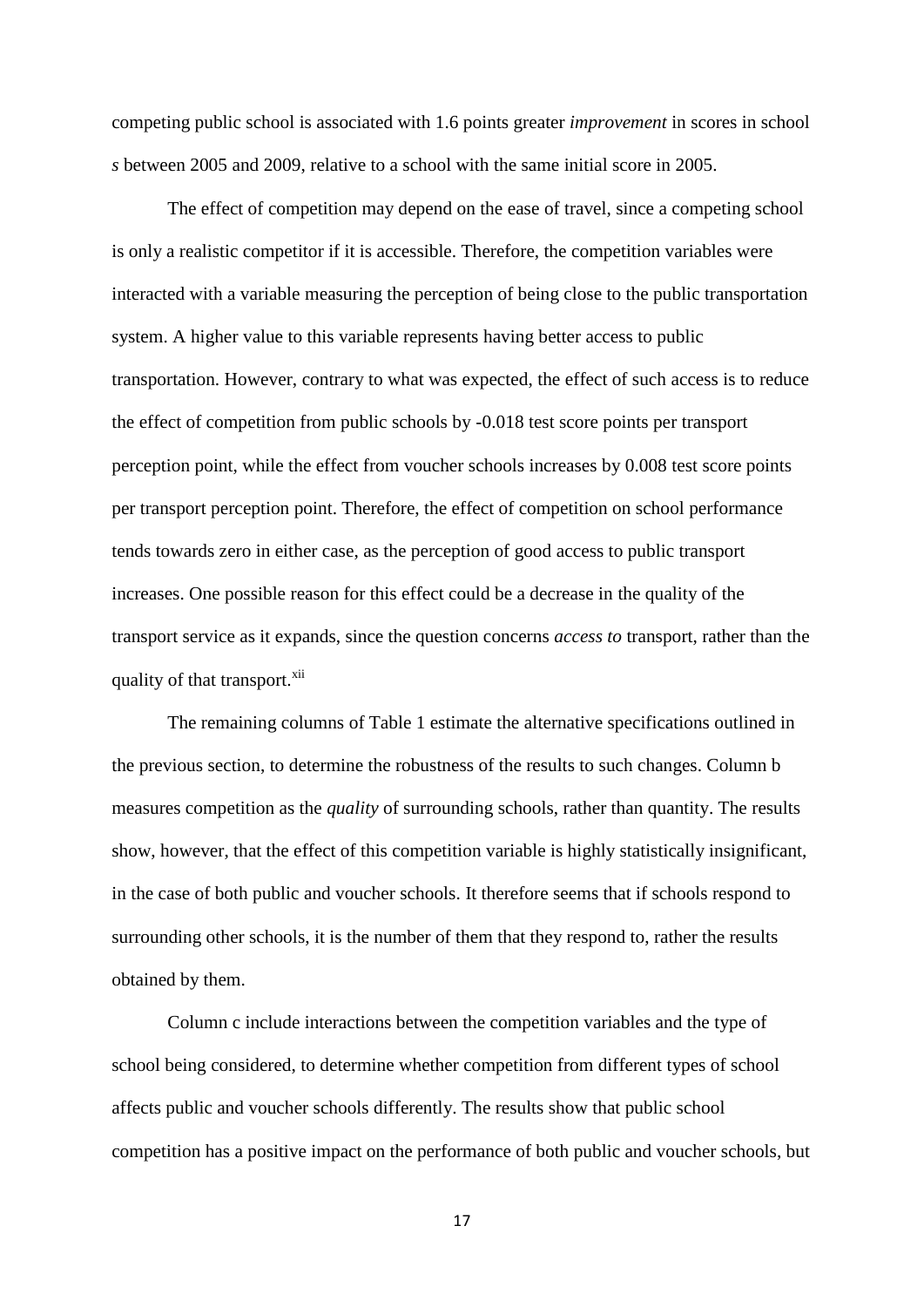significantly larger for voucher schools. The coefficient on the interaction with the voucher school competition variable is extremely small and statistically insignificant, suggesting no difference in the effect of competition from voucher schools on schools of different types.

In columns d and e, the level of competition within 2 km and 4 km radii is considered, to determine the robustness of the results to the choice of distance within which to measure competition. The results show that the absolute size of the competition effects declines, the wider the area around the school in which the competition variable is measured. It therefore appears that the strength of the competition effect depends on the proximity of the schools being considered.

Finally in column f, variables for the receipt of a SNED premium at the school level and the proportion in receipt at the municipality level are added. Comparing the results to those in column a, it can be seen that this makes no difference at all to the estimated coefficients on the competition variables.<sup>xiii</sup>

#### **5.3 Allowing for endogeneity of voucher school competition**

#### **<Table 2 around here>**

Table 2 presents the results when we allow for the potential endogeneity of competition from voucher schools, using IV and Fixed Effects estimators, as discussed in the Methodology section above. Column a presents the IV results, treating competition from voucher schools as endogenous and instrumented by the number of Catholic churches in the region. The first stage of the estimation<sup>xiv</sup> shows that the number of Catholic churches is a good instrument for the number of voucher schools, revealing a positive and significant relationship between the two variables. Using the rule of thumb of having a joint significance (F-test) in the first stage above 10, it is possible to suggest that it is a good instrument<sup>xy</sup>.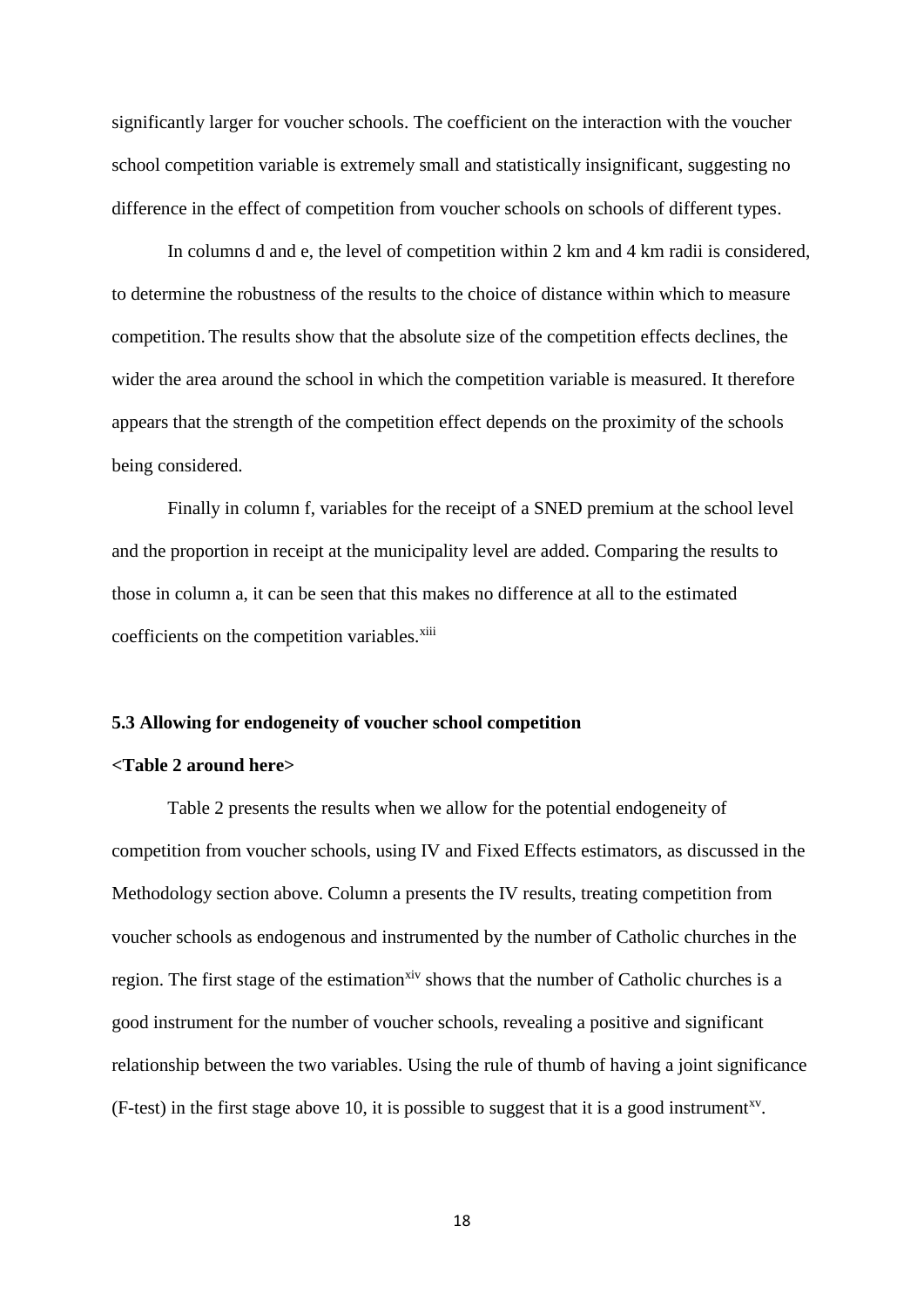The second stage IV estimation includes bootstrapped standard errors, because of the use of the predicted voucher competition index.<sup>xvi</sup> The results in column a show that the statistically significant negative coefficient on the voucher school competition variable remains, and indeed is larger in absolute value compared to the OLS specification in Table 1. Having ruled out reverse causality and endogenous variation in the extent of voucher school competition, through the use of IV, it therefore still seems to be the case that a random, exogenous increase in the number of voucher schools is *negatively* related to performance in other local schools. The positive and statistically significant effect of competition from other public schools also still remains, after the quantity of voucher school is instrumented.

Column b introduces interaction terms between the competition variables and the type of school being considered. The coefficients on both of these interaction variables are small and highly insignificant. There is therefore no difference between public and voucher schools in how they react to competition from other schools – in both types of school, performance goes up in response to more competition from public schools, and down in response to more competition from voucher schools.

Column c adopts an alternative method of controlling for any unobserved heterogeneity of local areas that might have influenced location of voucher schools, with the introduction of region fixed effects. The resulting coefficients for the competition variables are very similar to those estimated without Fixed Effects as observed in column a of Table 1. Similarly there is little difference in results between OLS and Fixed Effects results when including interaction terms between the competition variables and type of school (comparing column c of Table 1 to column d of Table 2).

In summary then, it does not appear as though the original results for the competition variables, and in particular the apparent negative effect of competition from local voucher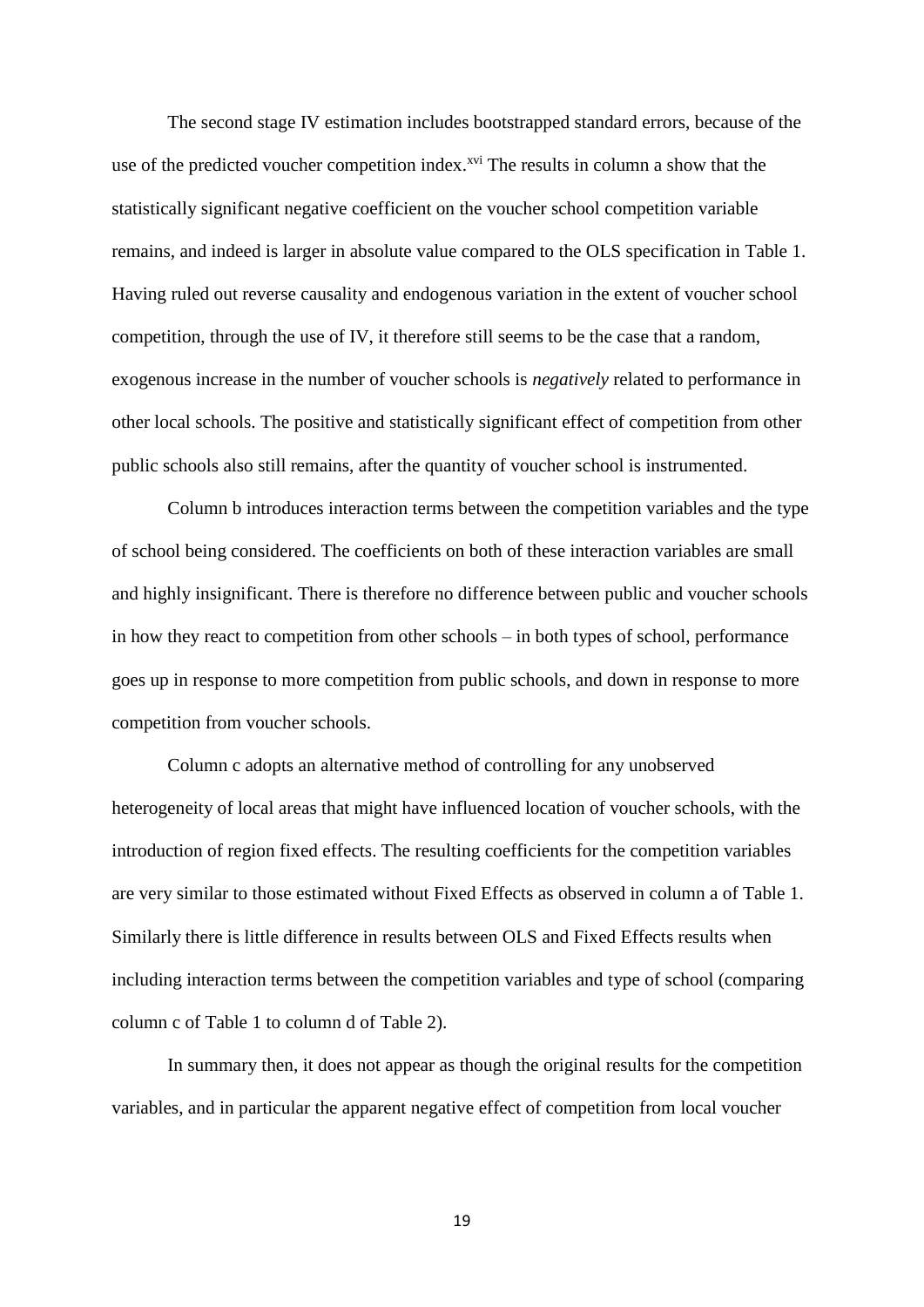schools on a school's academic performance, are due to endogenous location choices of voucher reflecting characteristics of the local areas.

#### **6. Conclusions**

The principal finding of this paper is that increased competition from the presence of more voucher schools in a local area is not associated with improved performance at other schools in the area, in terms of their pupils' test scores. Indeed, the association is negative, suggesting average test scores fall in schools which face an increase in competition from voucher schools. On the other hand, an increase in the number of public schools in an area is associated with higher test scores in other schools in that area, so that beneficial competition effects are observed in such cases.

Thus there do not appear to be any efficiency gains from introducing new private voucher schools, in terms of performance at other schools. Indeed, such performance in other, public, schools, appears to fall. What could be the explanation for such a finding? One possible explanation is that the observed effect is not a causal one, but rather simply reflects endogenous location choices of voucher schools, which may be set up in areas selected on the basis of unobserved characteristics that also influence public school performance. The negative correlation may also be due to reverse causality, with voucher schools established in certain areas *because* of the low performance in public schools. When we allow for such endogeneity, however, trying both an IV and a Fixed Effects specification, then the results are unaltered qualitatively, with a statistically significant negative coefficient on voucher school competition still observed.

Having ruled out reverse causality and area unobserved heterogeneity stories, another possible explanation that remains is a sorting one, whereby better pupils leave public schools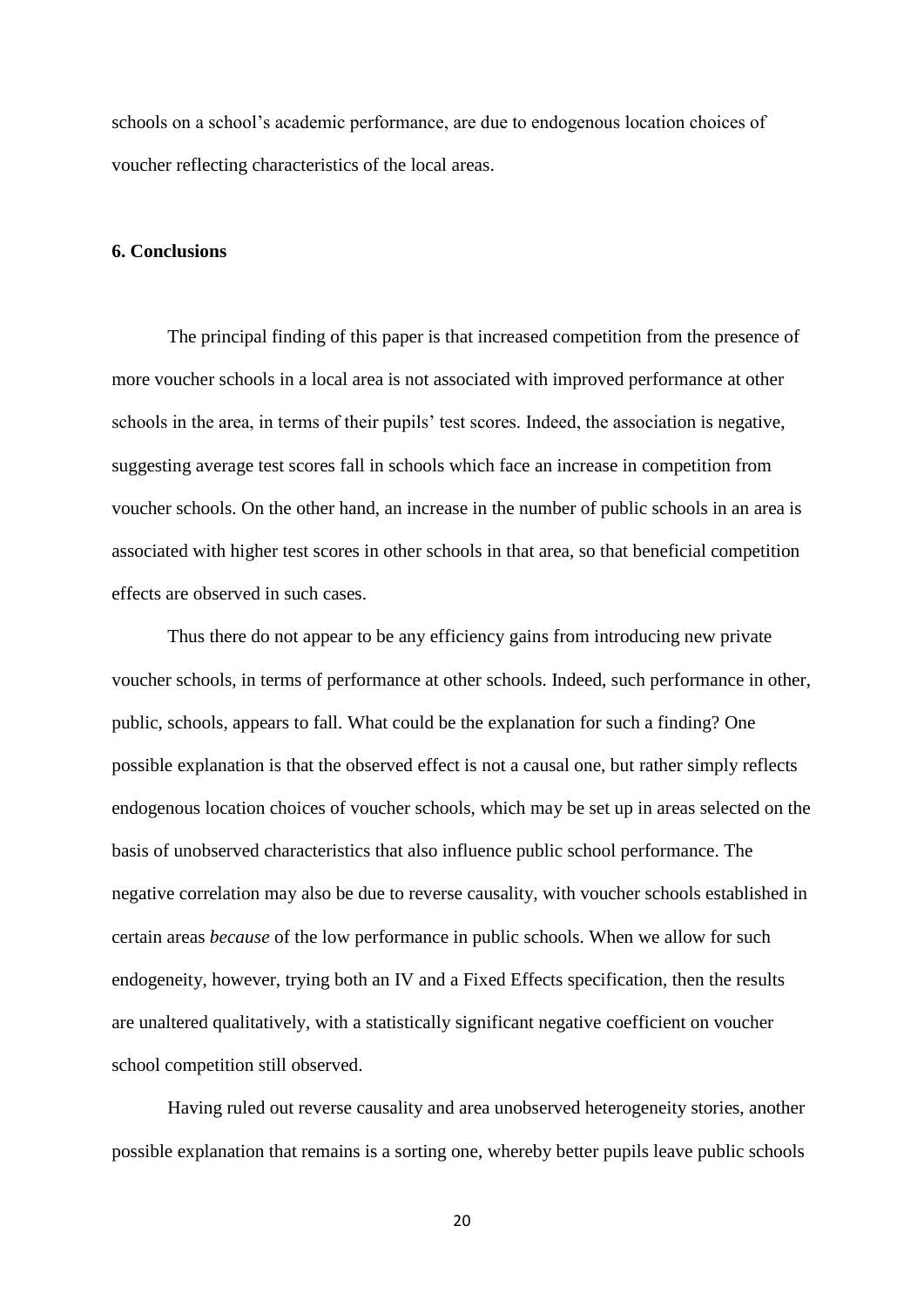to join voucher schools, therefore reducing average performance in public schools. We cannot offer proof that this is the causal mechanism behind our main result, since we do not observe transitions of pupils between schools, but we can offer some findings that are consistent with such an interpretation. First, if voucher schools are attracting higher attaining pupils from public schools, then we would expect to see that academic performance is higher on average in voucher schools. This is indeed what we observe, with the full regression results in Table C.1 in Appendix C showing that pupils in voucher schools score on average almost 14 points higher, after controlling for all the other determinants of performance.

Second, if there are sorting effects such that some families are tempted to move their children to voucher schools as they become available, then we might expect that it is middle class parents who take advantage of such opportunities, given they are more likely to have the financial resources to pay relocation or travel costs as well as any additional fees required by voucher schools. Poorer families will not have such financial resources, while the richest families mostly send their children to private schools and are not influenced by voucher school availability. If the reason for the negative effects of voucher school competition are sorting effects, we might therefore expect to see larger such negative effects in schools with more middle class families. Again, this is exactly what we observe, which we investigated in two ways. First, the sample was divided into five according to the average socioeconomic status of families that attend each school, as given by the Ministry of Education and using the conglomerate technique,<sup>xvii</sup> using information on the education and monthly income of each household, and the vulnerability index of pupils. When the analysis was undertaken separately for each such socio-economic band (bands A to E, with A being the poorest) then the effect of competition from voucher schools is largest amongst the middle group, band C, with this being the only socio-economic band where the effect is statistically significant. Second, we ran a quantile regression, the results of which showed the negative effect of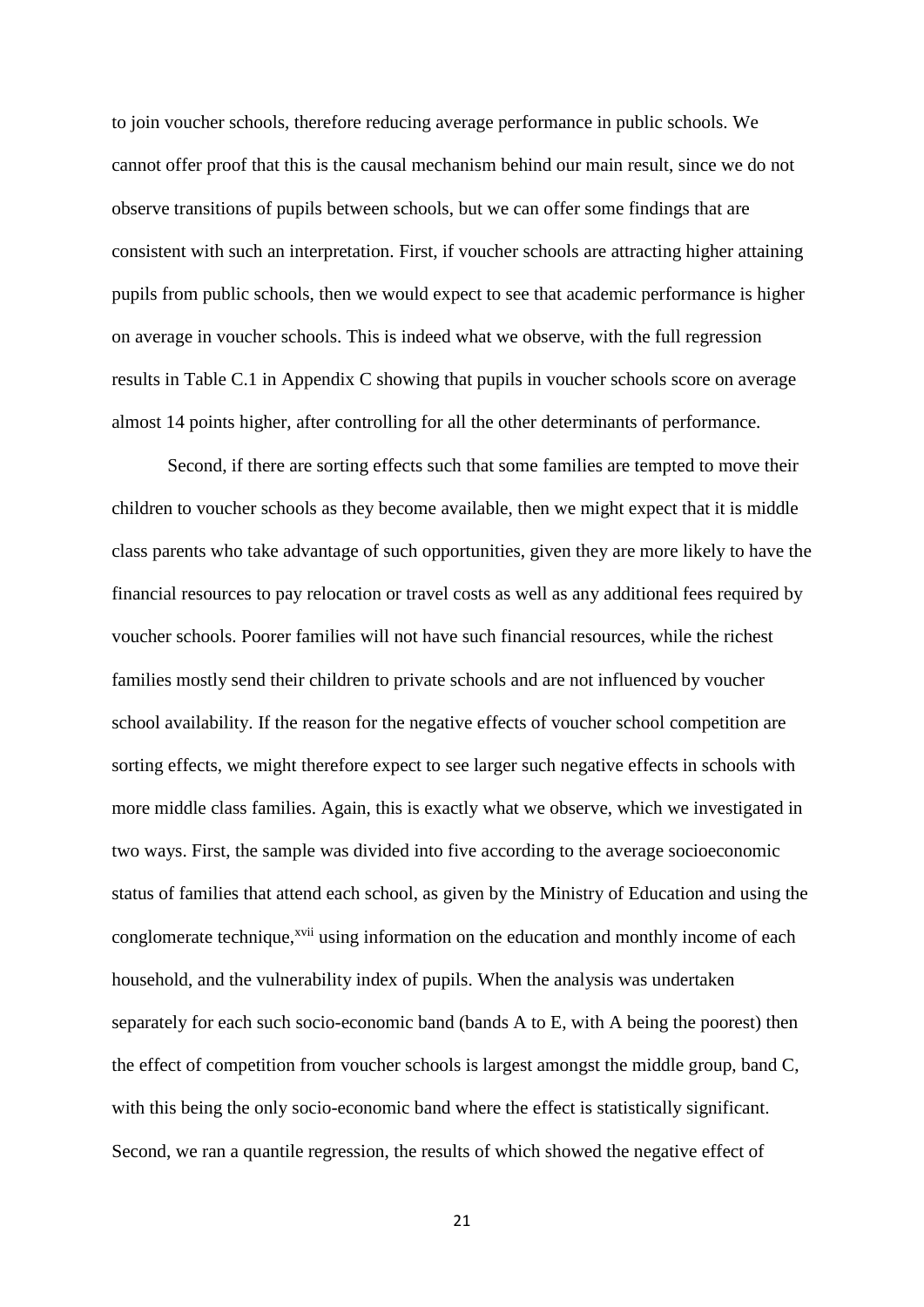competition from voucher schools to be statistically significant only in the middle of the conditional distribution (statistically significant at the median quantile but at neither the upper nor lower quantile).

Hsieh and Urquiola (2006), in attempting to explain the absence of competition effects from increased numbers of voucher schools in their area-level study discussed earlier, also came to the same conclusion that sorting effects are the likely explanation, after showing that the socio-economic status of public school pupils declined more in those areas where the number of voucher schools increased most. As stated above, such results as ours above and those of Hsieh and Urquiola (2006) do not prove that sorting is the causal mechanism, but they are consistent with a sorting story, and at least suggest that the sorting effect is worthy of further research, if suitable longitudinal data at the pupil can be sourced.

In conclusion, the main finding of this research is that there is no evidence that voucher schools have produced positive competition effects on other schools in Chile, thus leaving doubts about whether or not a privatised market of education achieves all of its objectives. This is especially so considering that the benefits of competition could be enjoyed by implementing school choice without the need for implementing a strongly privatised educational system, such as the Chilean one. These results could be taken as an alert for other nations that want to implement similar educational reforms. Great care needs to be exercised when creating new voucher schools, to limit the impact of sorting effects, and the consequent increased inequality in educational outcomes.

This does not mean that creating competition between *public* schools has no effect, however, and our results suggest that higher numbers of *public* schools in an area is associated with improved performance in schools in that area. Thus competition can lead to efficiency gains, within a purely public-provided system.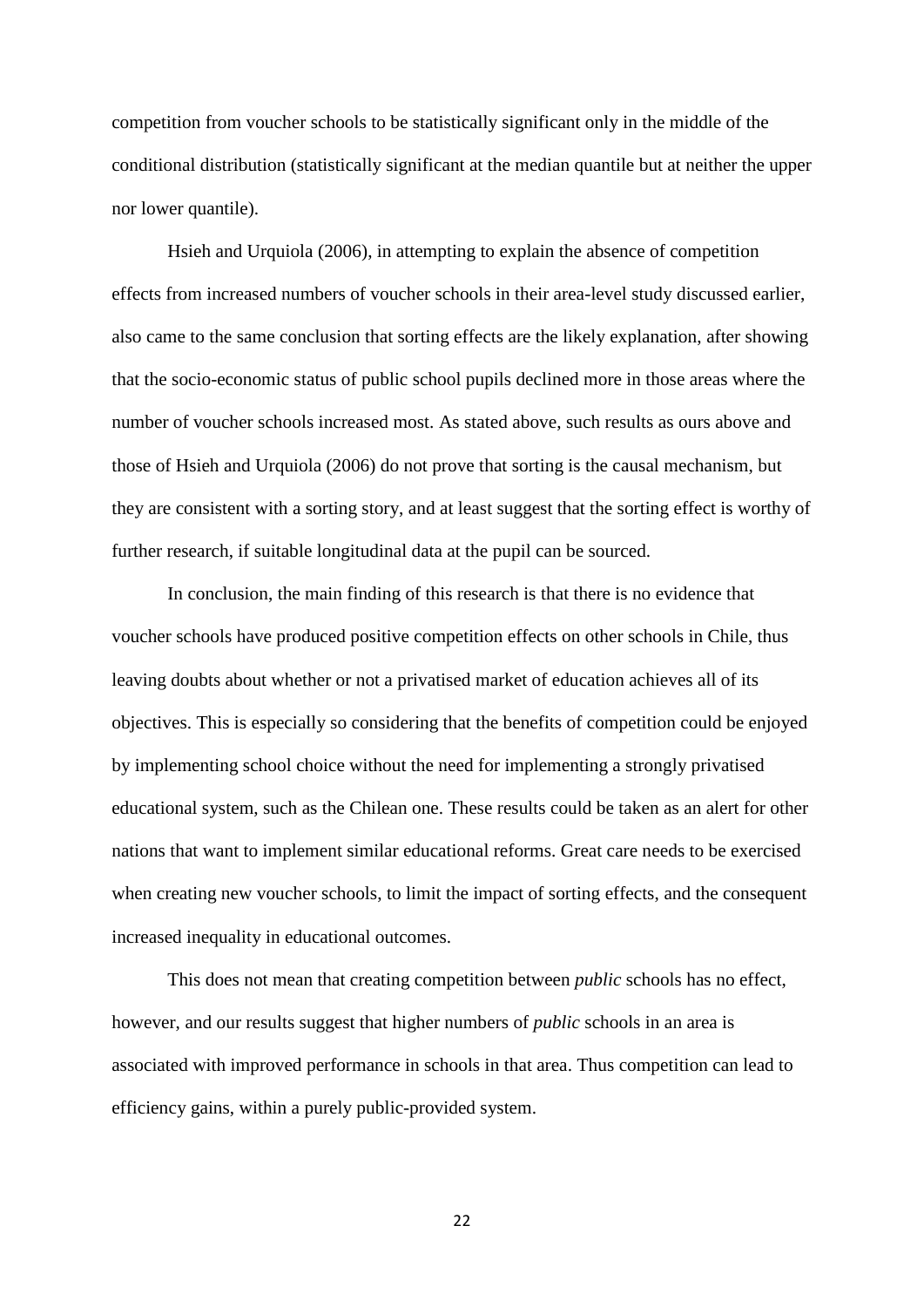#### **References**

- Arenas, A. (2004). Privatization and vouchers in Colombia and Chile. *International Review of Education,* 50, 379-395.
- Arum, R. (1996). Do private schools force public schools to compete? *American Sociological Review,* 61, 29-46.
- Breen, R. (2001). A rational choice model of educational inequality. *Centro de Estudios Avanzados en Ciencias Sociales, Working Paper 166*.
- Böhlmark, A. and Lindahl, M. (2008). 'Does school privatization improve educational achievement? Evidence from Sweden's voucher reform. *Institute for the Study of Labor Discussion Paper* 369.
- Bradley, S., Johnes, G. and Millington, J. (1999). School choice, competition and the efficiency of secondary schools in England. *Lancaster University Management School Working Paper 1999/003.*
- Bradley, S. and Taylor, J. (2002). The effect of the quasi-market on the efficiency-equity trade-off in the secondary school sector. *Bulletin of Economic Research,* 54, 307- 3378.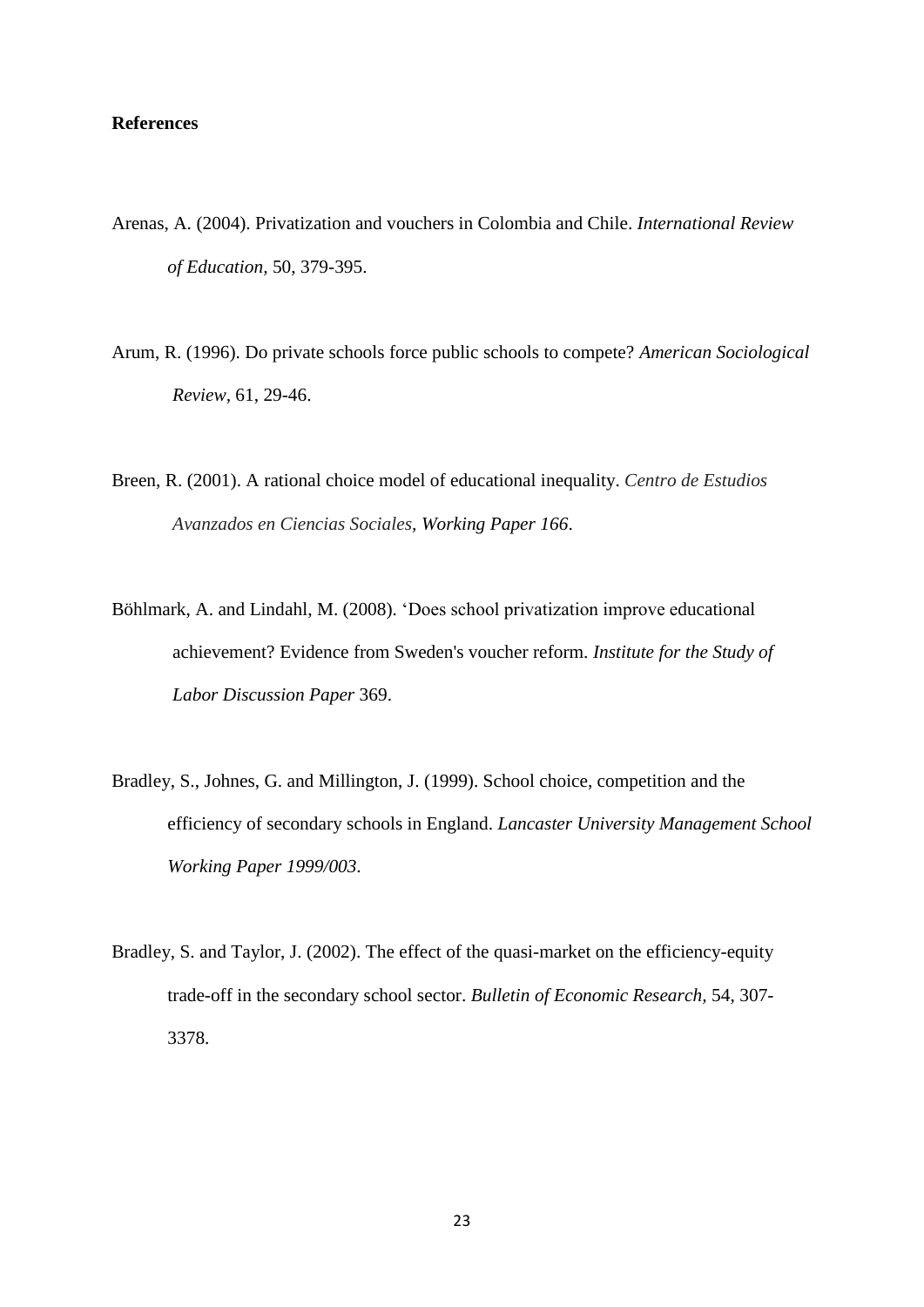- Bravo, D., Mukhopadhyay, S. and Todd, P. (2010). Effects of schools reform on education and labor market performance: evidence from Chile's Universal Voucher System. *Quantitative Economics*, 1, 47-95.
- Checa-Artasu, M. (2015). The Catholic church and neo-Gothic architecture in Latin America: scales for their analysis.' Chapter 128 in S. D. Brunn (Ed.), *The Changing World Religion Map: Sacred Places, Identities, Practices and Politics* (pp. 2437-2451). Netherlands: Springer.

Checchi, D. and Jappelli, T. (2002). School choice and quality. *IZA Discussion Paper 828.*

- Chumancero, R., Gomez Caorsi, D. and Paredes, R. (2009). I would walk 500 miles (if it paid): vouchers and school choice in Chile.' *Economics of Education Review*, 30, 1103-1114.
- Fiske, E. and Ladd, H. (2001). The US charter school movement: lessons from New Zealand's experience with self-governing schools and parental choice. In P. Peterson and D. Campbel (Eds.), *Charters, Vouchers and Public Education* (pp. 59-79), Washington DC: Brookings Institution Press.
- Friedman, M. (1962). The role of government in Eeucation. In *Capitalism and Freedom* (pp. 85-107),The University of Chicago Press.
- Gallego, F. and Hernando, A. (2009). School choice in Chile: Looking at the demand side.' *Pontificia Universidad Catolica de Chile Documento de Trabajo* 356.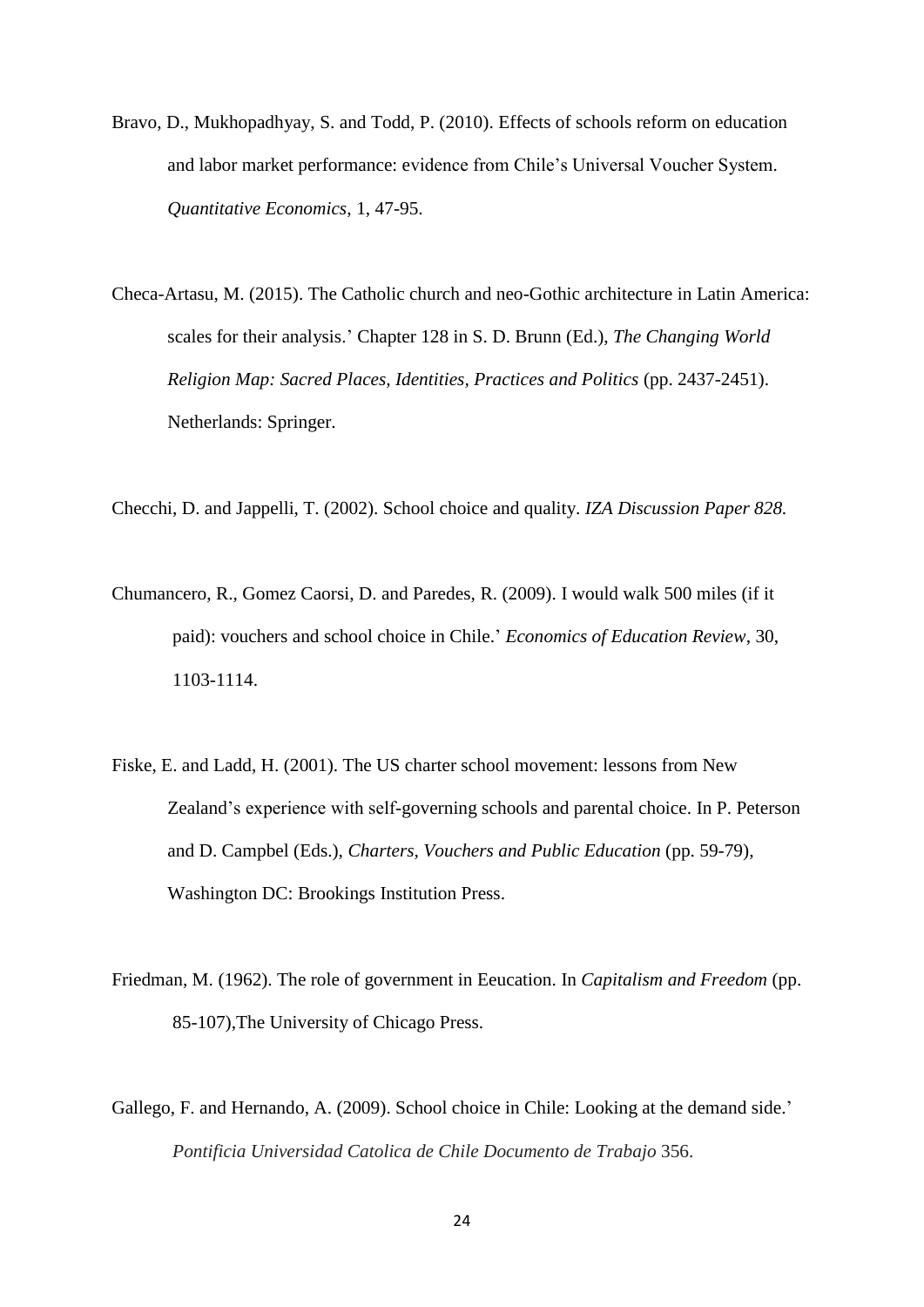- Gibbons, S., Machin, S. and Silva, O. (2006). Choice, competition and pupil achievement. *Journal of the European Economic Association*, 6, 912-947.
- Guarda, G. (1984). Historia urbana del reino de Chile, CapituloV :Genesis de las Fundaciones, 1. El tributo a la Iglesia. (*Urban history in the Kingdom of Chile, Chapter V: Genesis of City Foundations, 1. Tribute to the Church*).
- Hanushek, E. (1986). The economics of schooling: production and efficiency in public schools.' *Journal of Economic Literature* 24, 1141-1177.
- Hoxby, C. (1994). Do private schools provide competition for public schools? *National Bureau of Economic Research Working Paper 4978.*
- Hoxby, C. (2003). School choice and school competition: evidence from the United States.' *Swedish Economic Policy Review,* 10, 9-66.
- Hsieh, C. and Urquiola, M. (2006). The effects of generalized school choice on achievement and stratification: evidence from Chile's voucher program.' *Journal of Public Economics,* 90, 1477-1503.
- Ladd, H. and Fiske, E. (2003). Does Competition Improve Teaching and Learning? Evidence from New Zealand. *Educational Evaluation and Policy Analysis,* 25(1), pp. 97-112.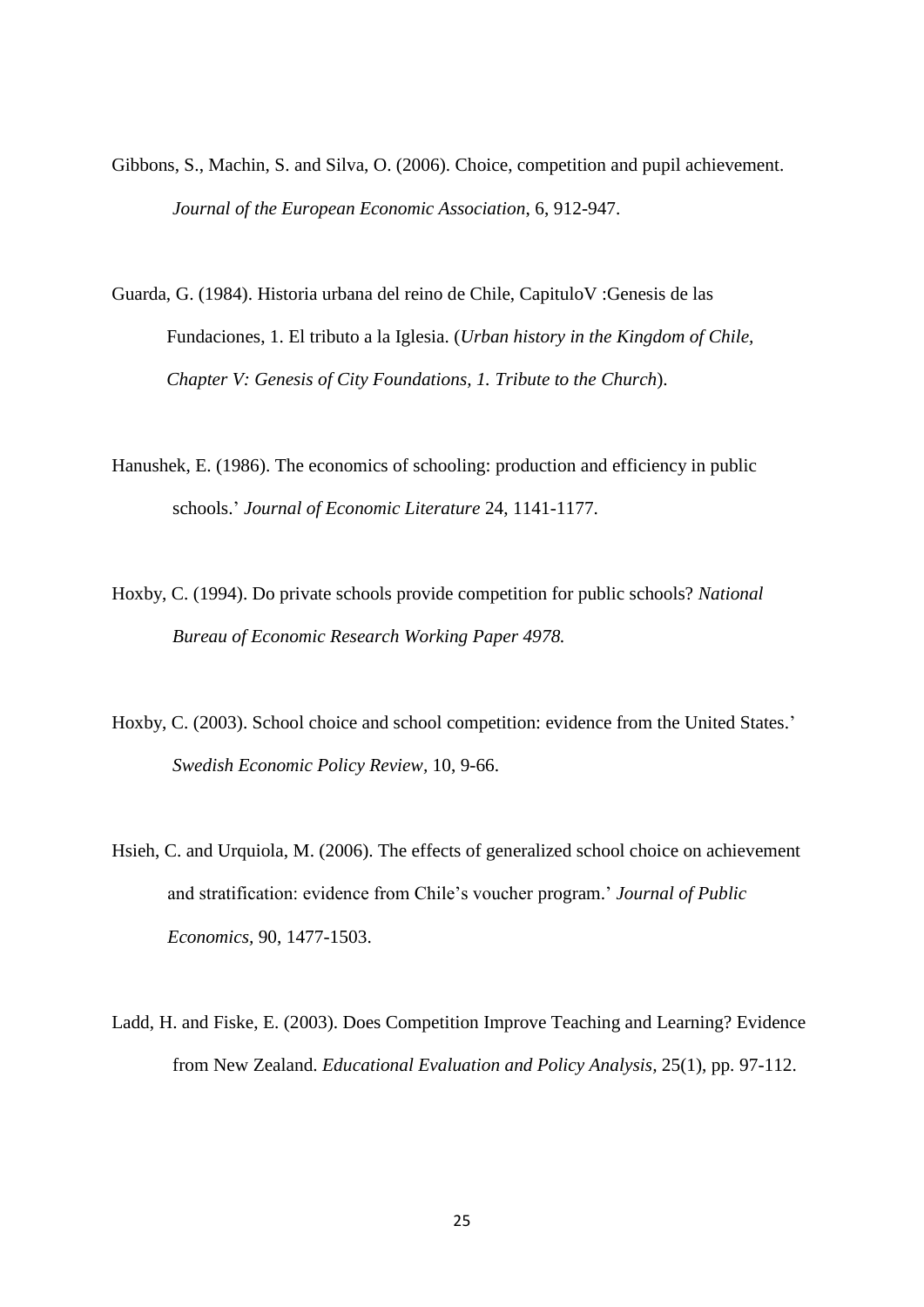- Lehmann, C. and Hinzpeter, X. (1997). Opinicion publica y educacion en Chile: preferencias y disposiciones. *Centro de Estuidios Publicos*, *Puntos de Referencia 183.*
- Lindbom, A. (2010) School choice in Sweden: effects on student performance, school costs, and segregation. *Scandinavian Journal of Educational Research* 54, 615-630.
- Lubienski, C., Weitzel, P., & Lubienski, S. T. (2009)*.* Is there a "consensus" on school choice and achievement? Advocacy research and the emerging political economy of knowledge production*. Educational Policy,* 23, 161-193.
- Manzi, J., Strasser, K., San Martin, E. and Contreras, D. (2008*). Quality of Education in Chile*. Manuscript, Centro Medicion UC.
- Medrano, P. and Contreras, D. (2009). Evidence of neighbourhood effects on educational performance in the Chilean school voucher system, Universidad de Chile Working Paper,
- Ministry of Education (2008) *Indicadores de la Educación en Chile (Años 2007 – 2008)*. Gobierno de Chile.

Ministry of Education (2017) *Estadisticas de la Educación 2016.* Gobierno de Chile.

Mooney, C. (1996). Bootstrap statistical inference: examples and evaluations for political science.' *American Journal of Political Science,* 40, 570-602.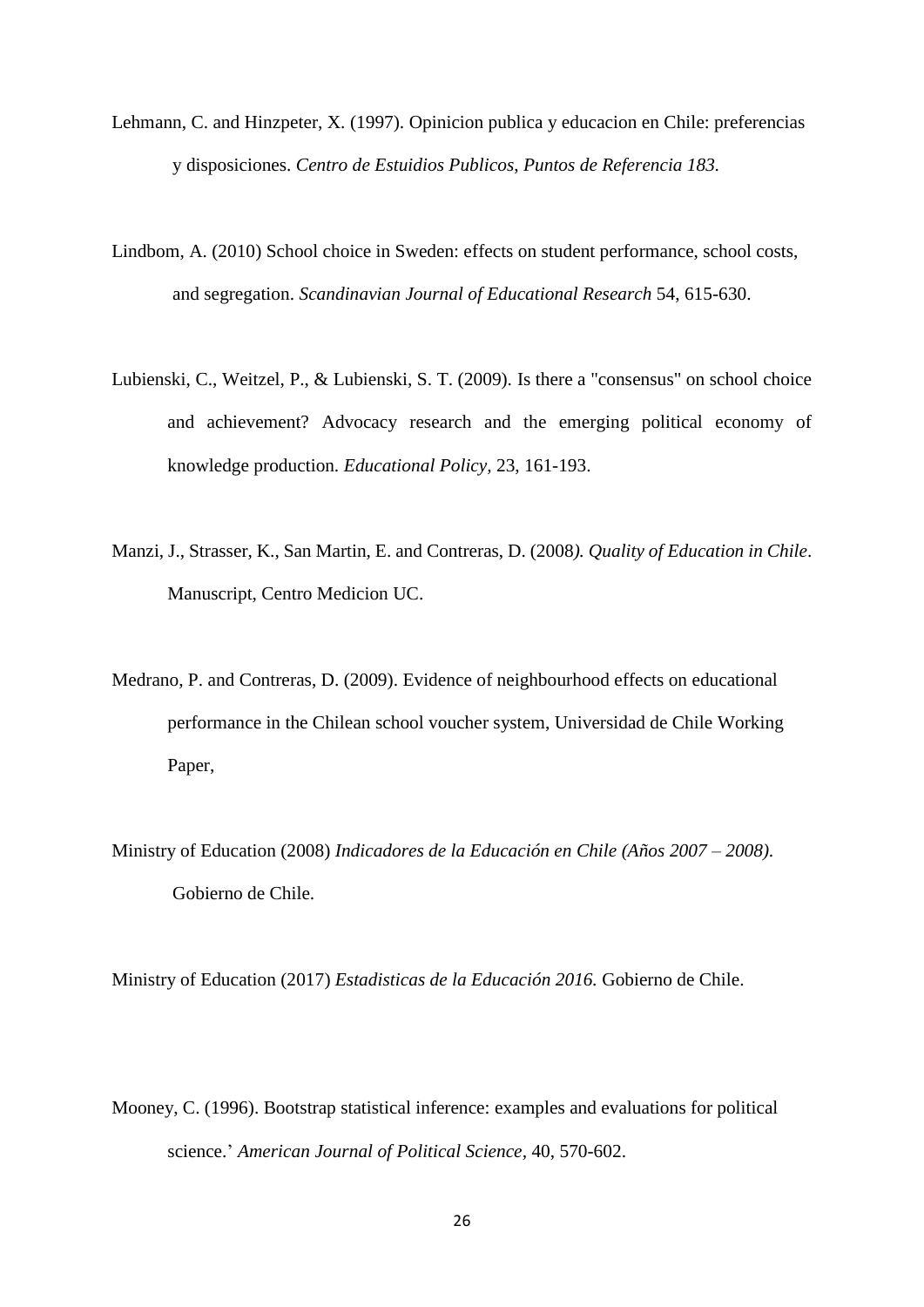- Muralidharan, K. and Sundararaman, V. (2015). The aggregate effect of school choice: evidence from a two-stage experiment in India' *Quarterly Journal of Economics* 130, 1011-1066.
- Narodowski, M. and Nores, M. (2002). Segregation with (without) competitive education policies. A comparative analysis of Argentina and Chile. *Comparative Education*, 38, 429-451.

OECD (2004). *Revisión de Políticas Nacionales de Educación, Chile*. Paris: OECD.

OECD (2015). *PISA. Results in Focus. Paris:* OECD.

- Patrinos, H. and Sakellariou, C. (2008). 'Quality of schooling, returns to schooling and the 1981 voucher reform in Chile.' *World Development,* 39, 2245-2256.
- West, E. (1996). *Education Vouchers in Practice and Principle: A World Survey*. Washington, DC: World Bank

Wooldridge (2002). *Econometrics Analysis of Cross-Section and Panel Data*. The MIT Press.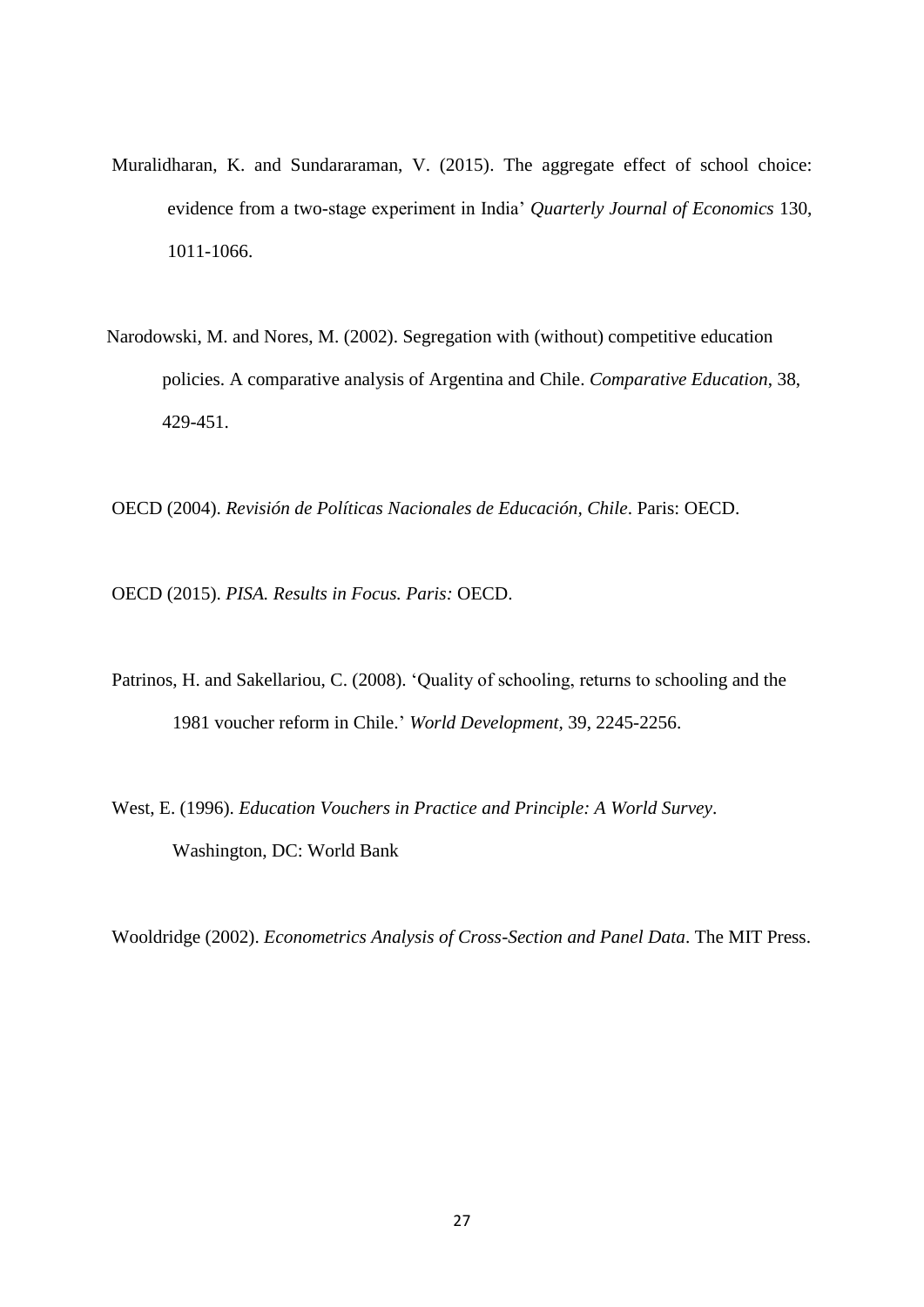### **Tables**

|              | a:OLS      | b:OLS    | c:OLS      | d:OLS      | e:OLS           | f: OLS      |
|--------------|------------|----------|------------|------------|-----------------|-------------|
|              | Quantity   | Quality  | Quantity   | Quantity   | Quantity        | Quantity    |
|              | 3km        | 3km      | 3km        | 2km        | 4 <sub>km</sub> | 2km         |
|              |            |          | intera'ns  |            |                 | <b>SNED</b> |
| Competition  | 1.598**    | 0.203    | $1.450**$  | 2.705**    | $1.024**$       | $1.576**$   |
| from public  | (0.625)    | (0.387)  | (0.610)    | (1.216)    | (0.460)         | (0.638)     |
| schools      |            |          |            |            |                 |             |
| Competition  | $-0.763**$ | $-0.063$ | $-0.761**$ | $-1.290**$ | $-0.485*$       | $-0.845**$  |
| from voucher | (0.377)    | (0.334)  | (0.376)    | (0.646)    | (0.272)         | (0.379)     |
| schools      |            |          |            |            |                 |             |
| Competition  |            |          | $0.284*$   |            |                 |             |
| from public  |            |          | (0.149)    |            |                 |             |
| schools *    |            |          |            |            |                 |             |
| Voucher      |            |          |            |            |                 |             |
| school       |            |          |            |            |                 |             |
| Competition  |            |          | $-0.039$   |            |                 |             |
| from voucher |            |          | (0.045)    |            |                 |             |
| schools *    |            |          |            |            |                 |             |
| Voucher      |            |          |            |            |                 |             |
| school       |            |          |            |            |                 |             |
| Number of    | 2,909      | 1,755    | 2,909      | 2,909      | 2,909           | 2,909       |
| observations |            |          |            |            |                 |             |
| $R^2$        | 0.659      | 0.659    | 0.659      | 0.659      | 0.658           | 0.660       |

## **Table 1: Competition Index Regressions – OLS Regression Results**

Notes: \*\*\* p<0.01, \*\* p<0.05, \* p<0.1

Standard errors in parentheses, adjusted for clustering by municipality.

Column titles report whether competition variables measures the quantity of competing schools or their quality, as well as the distance around each school within which competition is measured.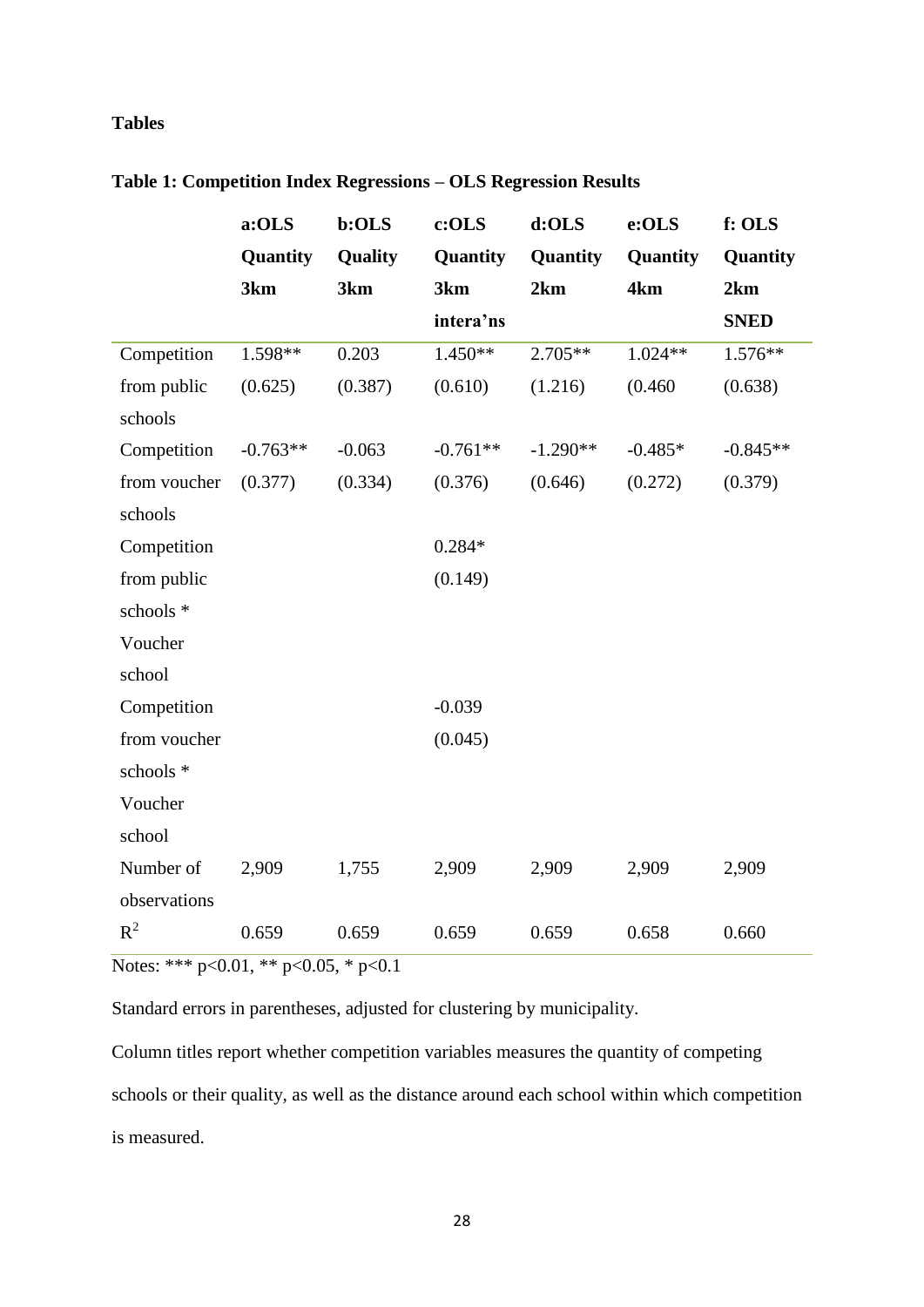|                                   | a:IV      | $\mathbf{b}:\mathbf{IV}$<br>(Interact) | c:Region<br><b>Fixed</b><br><b>Effects</b> | d:Region<br><b>Fixed</b><br><b>Effects</b><br>(Interact) |
|-----------------------------------|-----------|----------------------------------------|--------------------------------------------|----------------------------------------------------------|
| Competition from public schools   | 3.092**   | $3.024*$                               | 1.129**                                    | $1.015*$                                                 |
|                                   | (1.449)   | (1.556)                                | (0.550)                                    | (0.534)                                                  |
| Competition from voucher schools  | $-1.646*$ | $-1.649*$                              | $-0.479*$                                  | $-0.482*$                                                |
|                                   | (0.916)   | (0.951)                                | (0.257)                                    | (0.253)                                                  |
| Competition from public schools * |           | 0.328                                  |                                            | $0.252*$                                                 |
| Voucher school                    |           | (0.260)                                |                                            | (0.144)                                                  |
| Competition from voucher schools  |           | $-0.086$                               |                                            | $-0.035$                                                 |
| * Voucher school                  |           | (0.171)                                |                                            | (0.046)                                                  |
| Number of observations            | 2,578     | 2,578                                  | 2,887                                      | 2,887                                                    |
| $R^2$                             | 0.651     | 0.651                                  | 0.664                                      | 0.665                                                    |

# **Table 2: Competition Index Regressions – IV and Fixed Effects Regression Results**

Notes: \*\*\* p<0.01, \*\* p<0.05, \* p<0.1

Standard errors in parentheses, adjusted for clustering by municipality.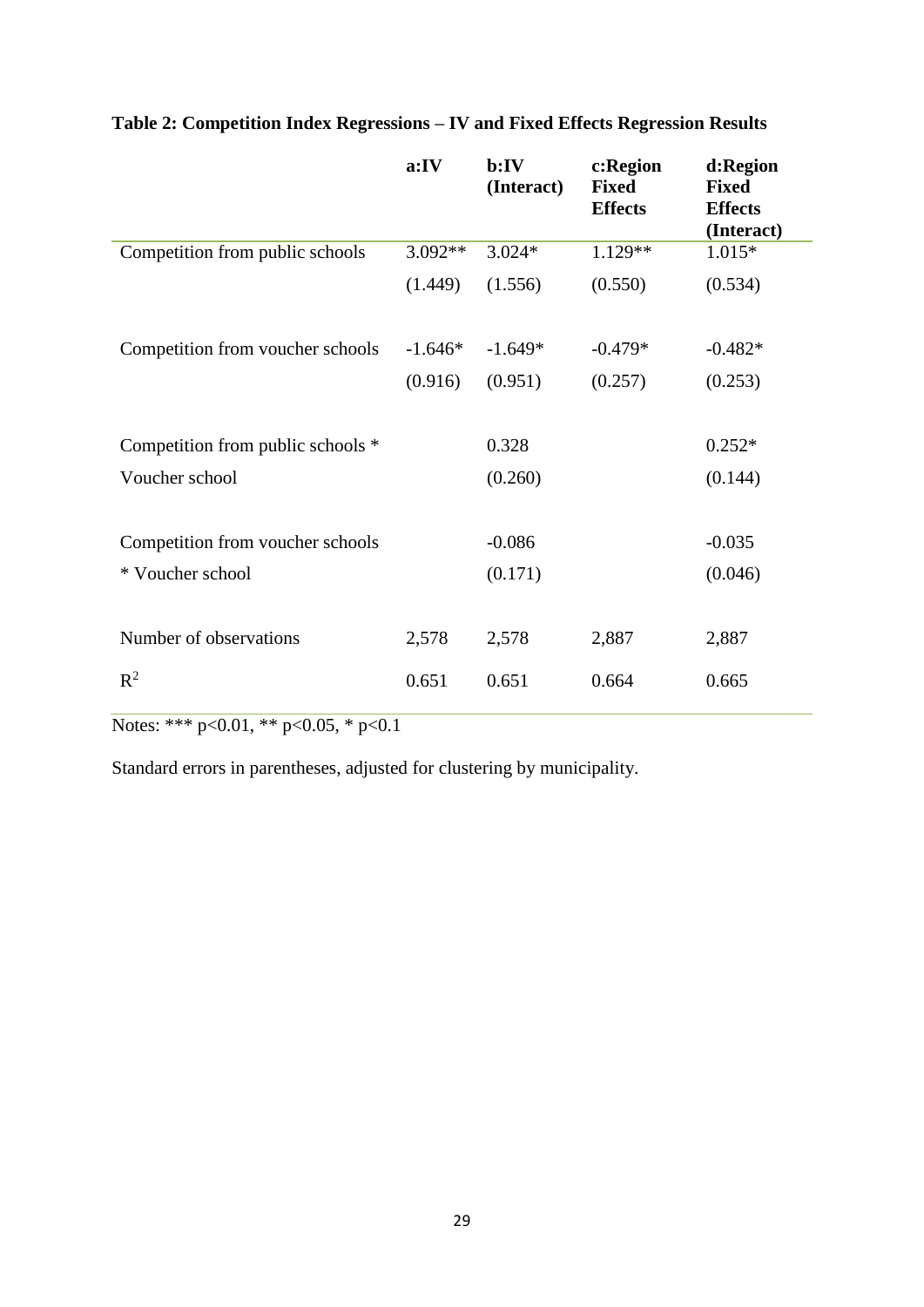# **Appendix A**

# **Table A.1: Data Sets, Variables and Years Included**

| Source                                   | Variables                                           | Years |
|------------------------------------------|-----------------------------------------------------|-------|
| SIMCE 2009, Ministry of Education        | Average academic test performance (SIMCE) by school | 2009  |
| http://www.simce.cl/                     | Average income of parents in schools                | 2009  |
|                                          | Educational level of father by school               | 2009  |
|                                          | Educational level of mother by school               | 2009  |
|                                          | Average income of households by school              | 2009  |
|                                          | Socio-economic level of school                      | 2009  |
|                                          | Type of school                                      | 2009  |
|                                          |                                                     |       |
| SIMCE 2005, Ministry of Education        | Average Academic Test Performance (SIMCE) by School | 2005  |
| http://www.mineduc.cl/                   |                                                     |       |
|                                          |                                                     |       |
| Schools Directory, Ministry of Education | Number of pupils by school                          | 2009  |
| http://www.mineduc.cl/                   |                                                     |       |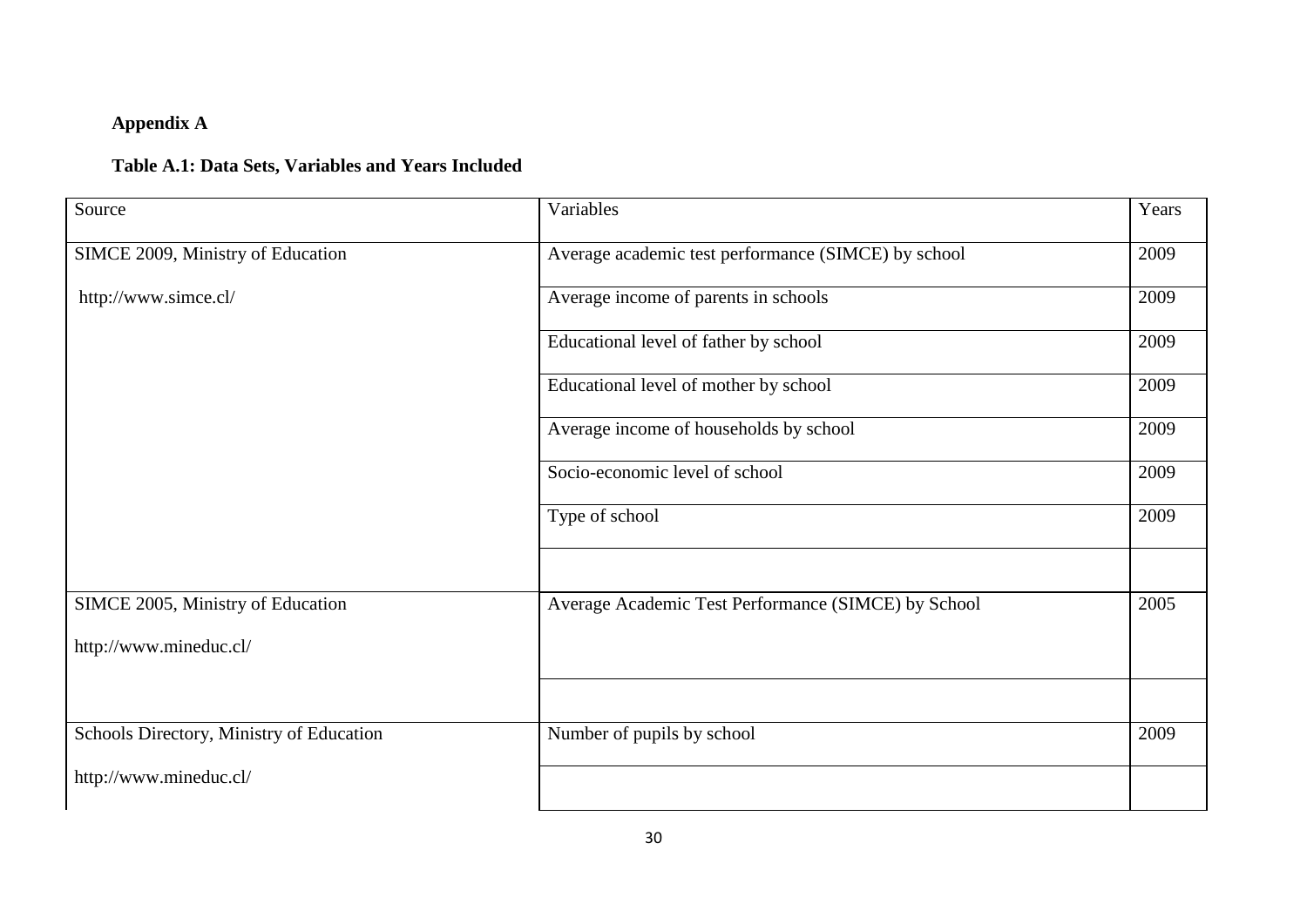| Enrolment, Ministry of Education                           | Number of teachers by school            | 2009 |
|------------------------------------------------------------|-----------------------------------------|------|
| http://www.mineduc.cl/                                     | Teachers' working hours by school       | 2009 |
|                                                            | Gender of pupils by school              | 2009 |
|                                                            |                                         |      |
| Vulnerability Index, Ministry of Education                 | Vulnerability index of schools          | 2009 |
| http://www.mineduc.cl/                                     | Pupils' socioeconomic groups            | 2009 |
|                                                            |                                         |      |
| Voucher Registration, Ministry of Education                | Type of voucher school (fee or free)    | 2009 |
| http://www.mineduc.cl/                                     |                                         |      |
|                                                            |                                         |      |
| Vulnerable Children, Ministry of Education                 | Number of vulnerable children by school | 2009 |
| http://www.mineduc.cl/                                     |                                         |      |
|                                                            |                                         |      |
| School Geographic Location, Ministry of Education, Chilean | $(X, Y)$ coordinates of school          | 2009 |
| Government http://www.mineduc.cl/                          |                                         |      |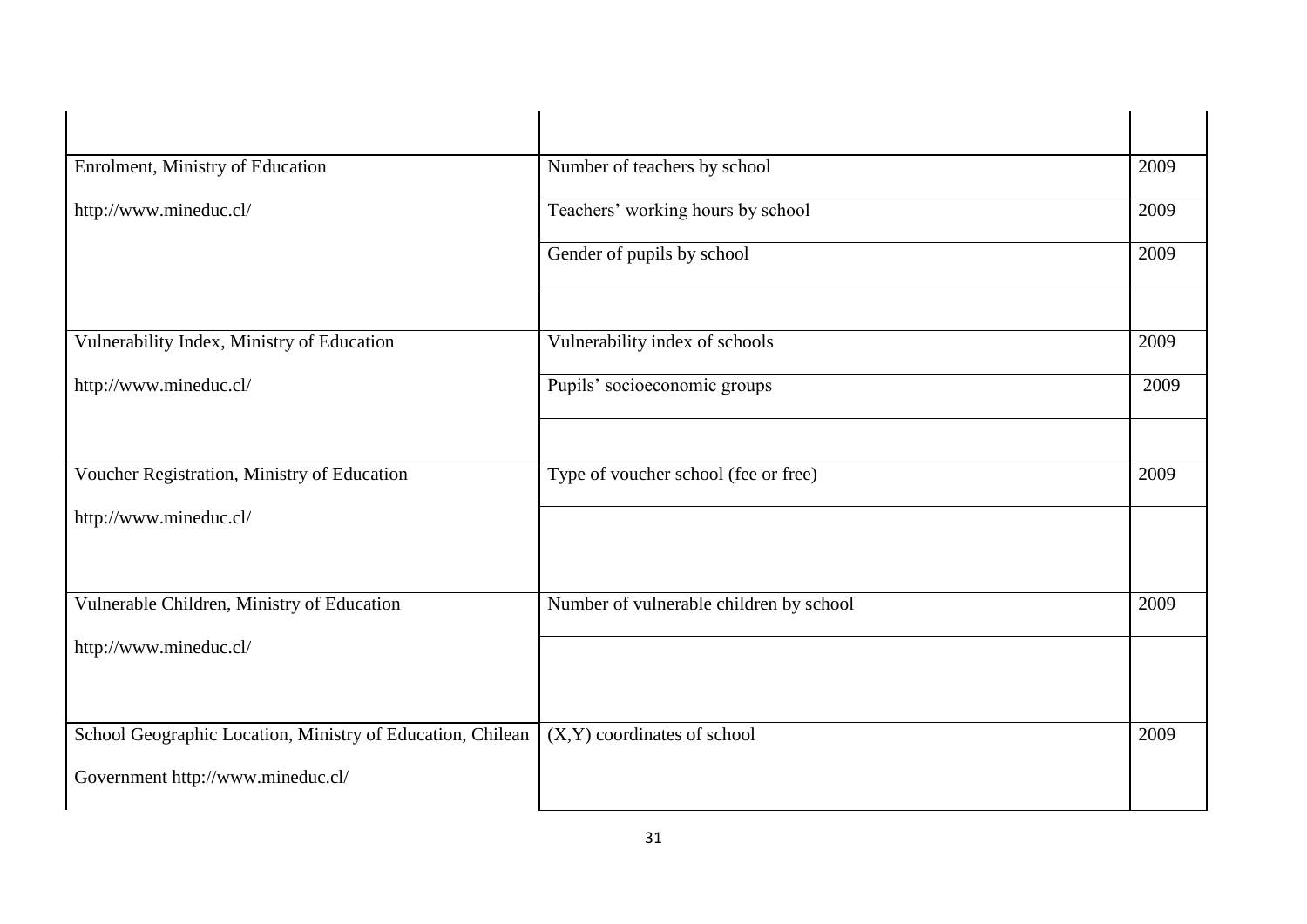| CASEN 2006, Ministry of Development and Planning<br>http://www.ministeriodesarrollosocial.gob.cl | Poverty level by municipality                             | 2006 |
|--------------------------------------------------------------------------------------------------|-----------------------------------------------------------|------|
| Municipality Indicators, Ministry of Housing and Urbanism                                        | Perception close to public transportation by municipality | 2010 |
| http://www.observatoriourbano.cl/ indurb/seleccion.asp                                           | Perception of traffic jam level by municipality           | 2010 |
|                                                                                                  | Books per capita by municipality                          | 2001 |
|                                                                                                  | Illiteracy level by municipality                          | 2006 |
|                                                                                                  | Water coverage by municipality                            | 2006 |
|                                                                                                  | Electricity coverage by municipality                      | 2006 |
|                                                                                                  | Average schooling population by municipality              | 2006 |
| Municipality Information, SINIM: Municipality Information                                        | Education spending per capita by municipality             | 2006 |
| <b>National System</b>                                                                           |                                                           |      |
| http://www.sinim.gov.cl/                                                                         |                                                           |      |
|                                                                                                  |                                                           |      |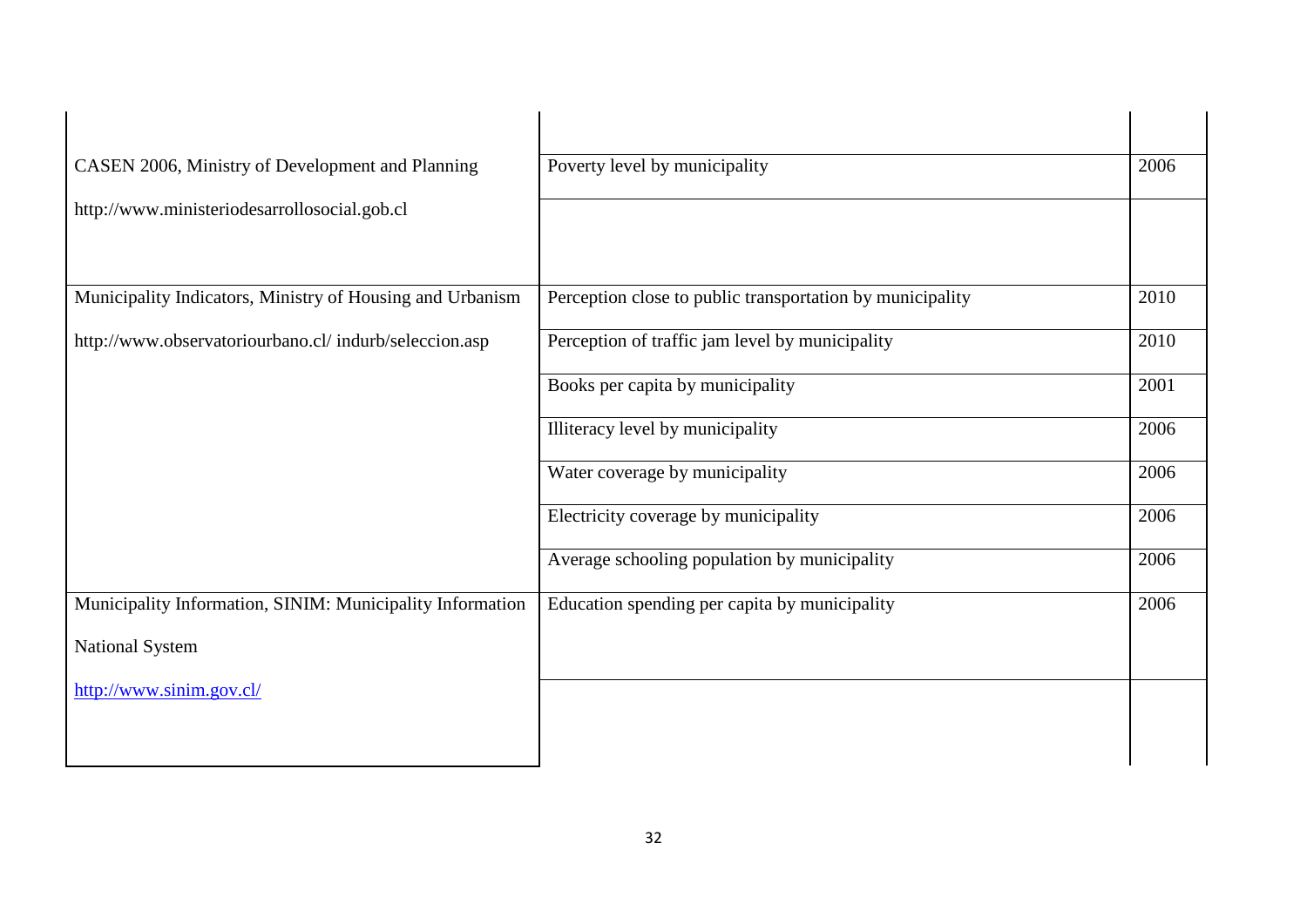| Human Development Index by Municipality, UNDP & | Human development index by municipality                | 2003 |
|-------------------------------------------------|--------------------------------------------------------|------|
| Ministry of Development                         |                                                        |      |
| http://www.desarrollohumano.cl/                 |                                                        |      |
|                                                 |                                                        |      |
|                                                 |                                                        |      |
| Census 2002, National Estadistics Institute)    | Number of indigenous people by municipality            | 2002 |
| http://www.ine.cl/                              | Number of Catholic people by municipality              | 2002 |
|                                                 | Population Density by municipality                     | 2002 |
|                                                 | Population total of 5 to 14 years olds by municipality | 2002 |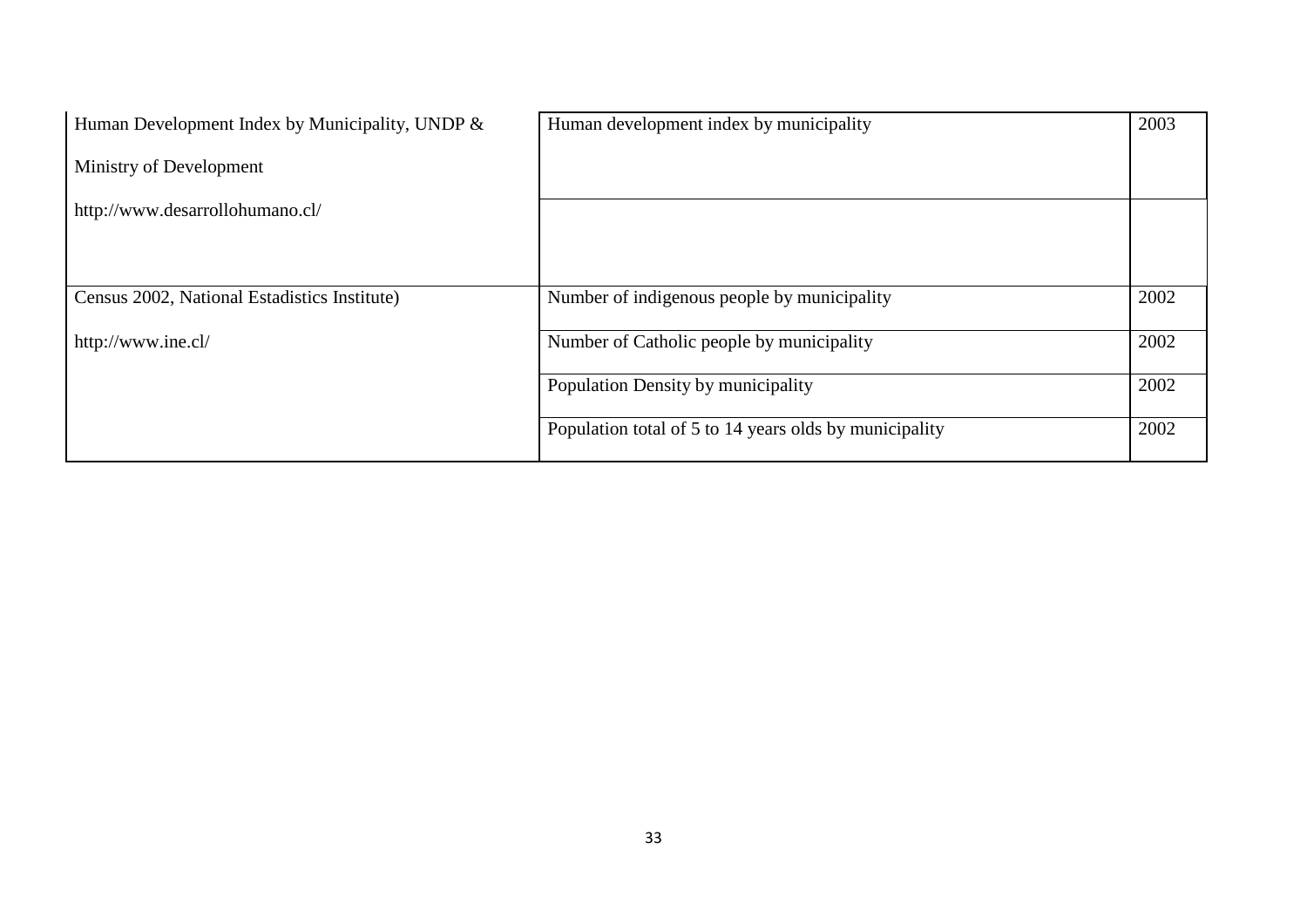|  |  |  |  | <b>Appendix B: Table B.1: Descriptive Statistics</b> |  |
|--|--|--|--|------------------------------------------------------|--|
|--|--|--|--|------------------------------------------------------|--|

| <b>Variable</b>                                  | Obs   | <b>Mean</b> | <b>Std dev</b> | Min              | <b>Max</b> |
|--------------------------------------------------|-------|-------------|----------------|------------------|------------|
| Language score in 2009 by school                 | 4,457 | 243.80      | 23.71          | 154              | 329        |
| Maths score in 2009 by school                    | 4,457 | 248.95      | 25.64          | 180              | 340        |
| Language score in 2005 by school                 | 4,386 | 249.59      | 25.28          | 150              | 329        |
| Maths score in 2005 by school                    | 4,382 | 240.84      | 27.01          | 150              | 326        |
| Average SIMCE score in 2009 by school            | 4,457 | 246.37      | 23.82          | 175              | 334        |
| Average SIMCE score in 2005 by school            | 4,380 | 245.23      | 25.64          | 150              | 325        |
| $%$ + perception of public transport by munic.   | 3125  | 85.10       | 7.54           | 43.20            | 99.00      |
| Weekly hours of teachers / pupil by school       | 4,457 | 1.73        | 0.70           | 0.31             | $\tau$     |
| % fathers with university degree by school       | 4,355 | 4.95        | 9.17           | $\boldsymbol{0}$ | 100        |
| % mothers with university degree by school       | 4,355 | 4.04        | 7.69           | $\boldsymbol{0}$ | 100        |
| Average income of parents by school              | 4,355 | 283,954     | 189,536        | 50,000           | 1,631,429  |
| Fee by school                                    | 4,457 | 5,178       | 11,742         | $\boldsymbol{0}$ | 76,402     |
| Density (5 to 14 years old) per $km^2$ by munic. | 4,457 | 3,340       | 6,075          | $\boldsymbol{0}$ | 29,654     |
| Total population by municipality                 | 4,457 | 121,110     | 115,789        | 507              | 492,915    |
| Population (5 to 14 years old) by municipality   | 4,473 | 21,749      | 21,777         | $8\,$            | 102,760    |
| % poverty by municipality                        |       | 4,455 14.79 | 6.69           | 0.60             | 51         |
| % Indigenous by municipality                     | 4,457 | 5.49        | 9.43           | 0.18             | 78         |
| % Illiteracy by municipality                     | 4,058 | 4.19        | 2.92           | 0.30             | 14.09      |
| Av. schooling population by munic. (years)       | 4,016 | 8.34        | 1.46           | 5.57             | 14         |
| Ed spending/capita (000s of Pesos) by munic.     | 4,415 | 74.21       | 37.93          | 9.39             | 297.84     |
| Number of churches by municipality               | 3,529 | 7.08        | 6.06           | 1.00             | 28.00      |
| % Catholics by municipality                      | 4,457 | 70.71       | 9.53           | 23.04            | 96         |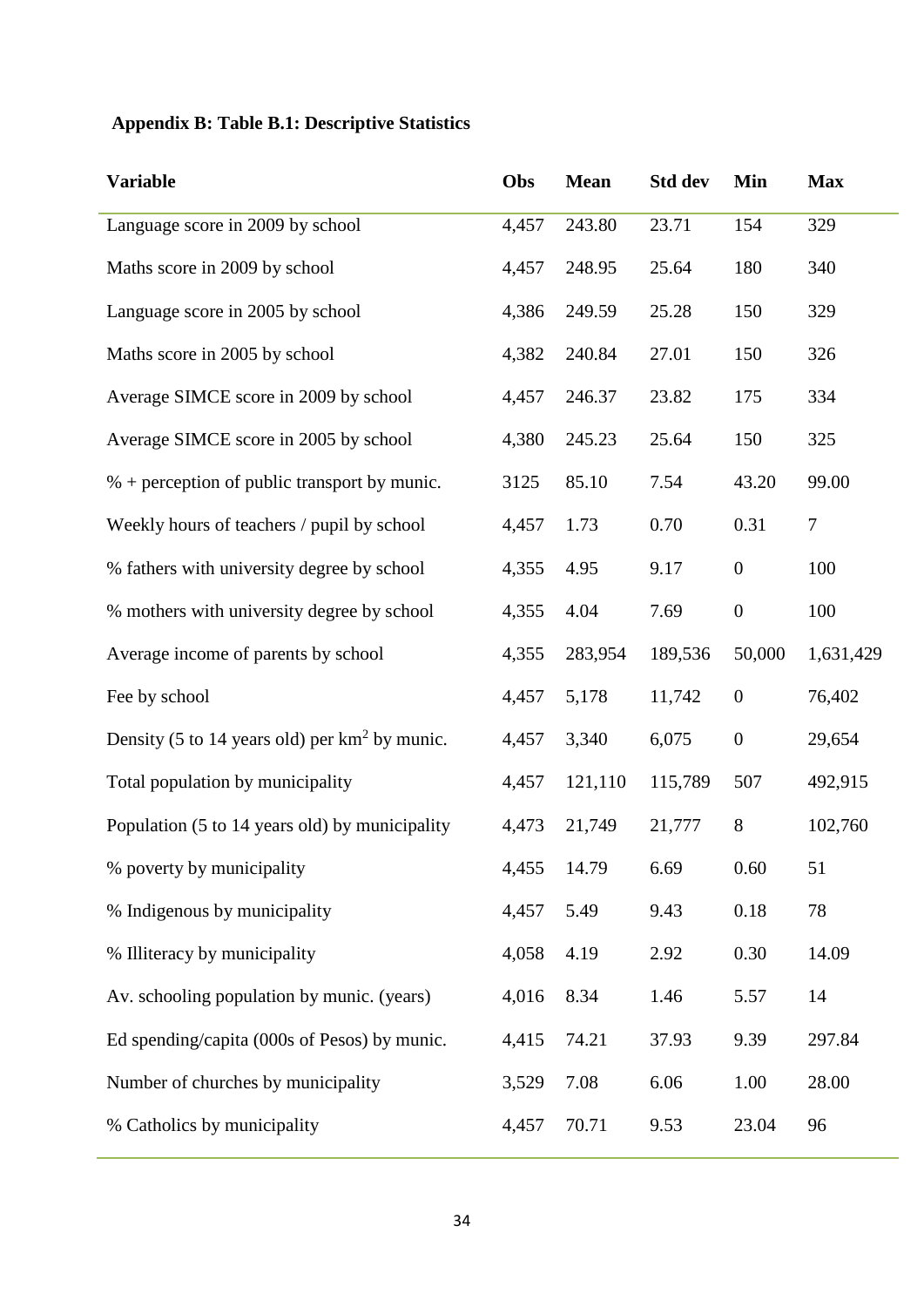|                                                                 | <b>OLS</b>          |
|-----------------------------------------------------------------|---------------------|
| <b>Competition from public schools</b>                          | $1.598(0.625)$ **   |
| <b>Competition from voucher schools</b>                         | $-0.763(0.377)$ **  |
| Perception transport coverage * Competition from public schools | $-0.018(0.007)$ **  |
| Perception transport coverage* Competition from voucher schools | $0.008(0.004)*$     |
| Voucher School                                                  | 13.903 (2.014)***   |
| Average test scores in 2005                                     | $0.559(0.017)$ ***  |
| Voucher * aver. hours per pupil                                 | $-5.455(1.119)$ *** |
| Average hours per pupil                                         | 0.460(0.712)        |
| % fathers with university degree                                | $0.228(0.089)$ **   |
| % mothers with university degree                                | $0.240(0.100)$ **   |
| Average income of parents                                       | 0.451(0.517)        |
| Boys school                                                     | $9.320(2.328)$ ***  |
| Girls school                                                    | $9.604(1.287)$ ***  |
| Fee                                                             | 0.043(0.068)        |
| Density 5-14 year olds per $km^2$ $\dagger$                     | $-1.158(6.071)$     |
| % Poverty $\dagger$                                             | $-0.013(0.072)$     |
| % Indigenous †                                                  | $-0.040(0.060)$     |
| Books per capita 2001 †                                         | $0.222(0.096)$ **   |
| % Illiterate 2006 †                                             | $0.869(0.253)$ ***  |
| Av. years of schooling in pop $\dagger$                         | $-0.022(0.243)$     |
| Education spending per capita †                                 | $-6.894(19.103)$    |
| Constant                                                        | 99.609 (4.532)***   |
| Number of observations                                          | 2,909               |
| $R^2$                                                           | 0.659               |

Notes: \*\*\* p<0.01, \*\* p<0.05, \* p<0.1

Standard errors in parentheses, adjusted for clustering by municipality.

All variables measured at the school level except those indicated by †, which are measured at the municipality level.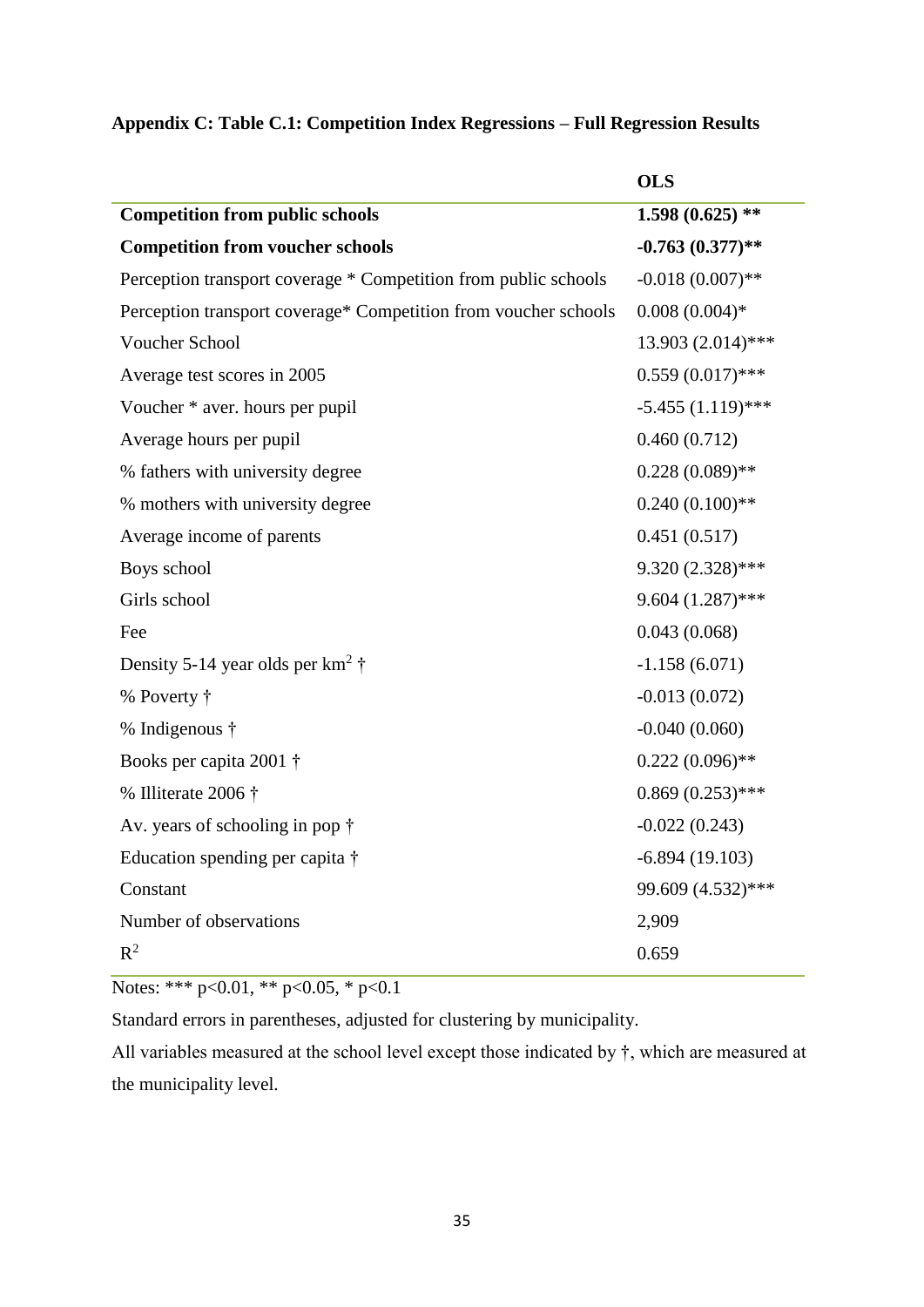## **Appendix D: Table D.1: First Stage Estimation (IV). Dependent Variable: Competition**

|                                                      | $Coef$ (se)           |
|------------------------------------------------------|-----------------------|
| Number of Catholic Churches $\dagger$                | $0.256(0.109)$ **     |
| Competition from public schools                      | $1.012(0.153)$ ***    |
| Average test scores in 2005                          | $0.030(0.010)$ ***    |
| Average hours per pupil                              | $-0.546(0.513)$       |
| Voucher school                                       | 0.698(1.589)          |
| Voucher * average hours per pupil                    | $-0.637(0.639)$       |
| % Fathers with university degree                     | $-0.070(0.062)$       |
| %_Mothers with university degree                     | 0.019(0.035)          |
| Average income of parents                            | $-0.308(0.333)$       |
| Boys school                                          | 1.000(1.620)          |
| Girls school                                         | 0.977(1.261)          |
| Fee                                                  | $-0.002(0.029)$       |
| Density 5-14 year olds per km <sup>2</sup> $\dagger$ | 47.062 (11.636)***    |
| % Poverty †                                          | $-0.134(0.093)$       |
| % Indigenous †                                       | $-0.000(0.094)$       |
| Education spending per capita †                      | $-77.556(21.491)$ *** |
| Books per capita 2001 †                              | 0.169(0.149)          |
| % Illiterate 2006 †                                  | $-0.386(0.188)$ **    |
| Average years of schooling in pop †                  | 0.004(0.391)          |
| Constant                                             | 6.690 $(3.818)*$      |
| Number of observations                               | 3,092                 |
| $R^2$                                                | 0.586                 |

## **from Voucher Schools**

Notes: \*\*\* p<0.01, \*\* p<0.05, \* p<0.1. Standard errors in parentheses, adjusted for clustering by municipality. All variables measured at the school level except those indicated by †, which are measured at the municipality level.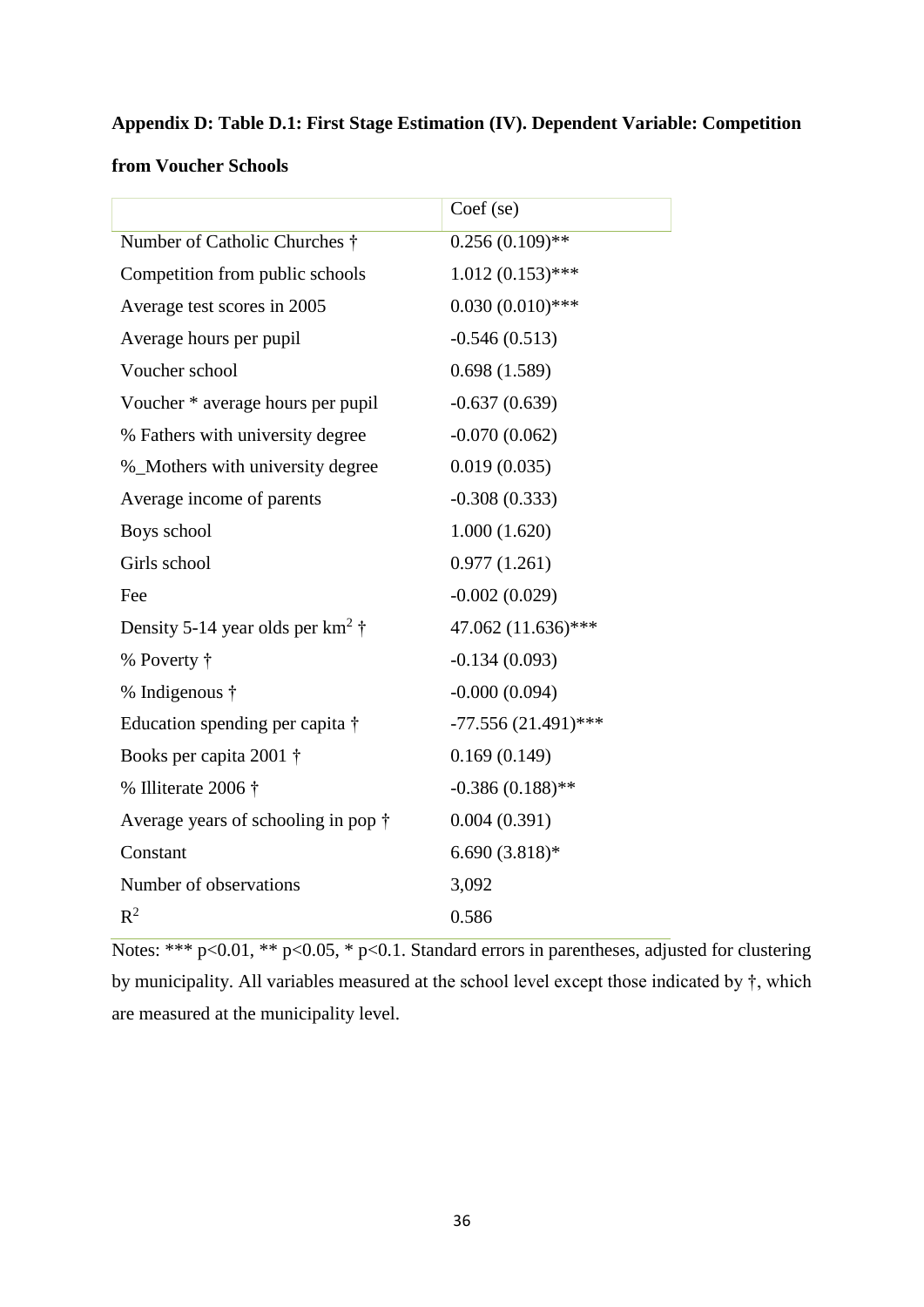#### **Figures**

## **Figure 1: Average Pupil Performance in 2005 and 2009 by School (Mathematics**

#### **& Language)**



<sup>&</sup>lt;sup>i</sup> Public schools were also allowed to top up their public funding but only at the level of secondary education.

ii Although scores on the PISA test have been improving since the early 2000s, Chile still scores the lowest of all 35 OECD countries, with the exception of Mexico and Turkey (OECD, 2015).

iii In more recent years, English and physical education have also been added.

<sup>&</sup>lt;sup>iv</sup> For this research, private schools are dropped from the analysis, since they were never part of the voucher reform and tuition is fully paid by families, with almost no control from the government.